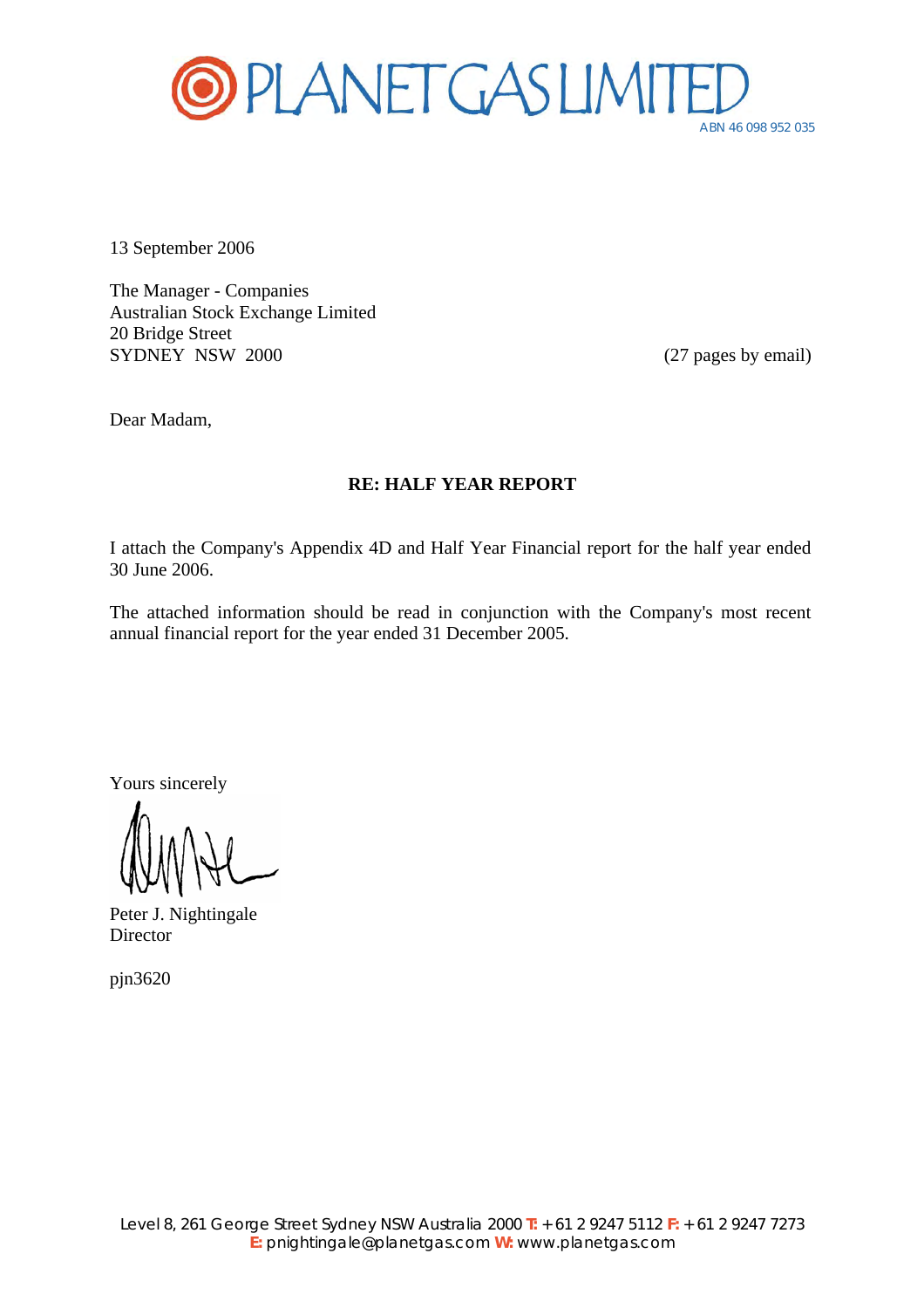# **Appendix 4D**

# **Half Year Report**

Name of entity

# **PLANET GAS LIMITED**

ABN or equivalent company reference

Financial year ended ('current period')

**46 098 952 035 30 JUNE 2006** 

### **Results for announcement to the market**

| Revenues from ordinary activities<br>Loss from ordinary activities after tax attributable to<br>members<br>Net loss for the period attributable to members                   | $down$ 30%<br>up 95%<br>up 95% | \$322,897<br>to<br>\$608,885<br>to<br>\$608,885<br>to |  |  |
|------------------------------------------------------------------------------------------------------------------------------------------------------------------------------|--------------------------------|-------------------------------------------------------|--|--|
| Dividends (distributions)                                                                                                                                                    | Amount per security            | Franked amount per<br>security                        |  |  |
| Final dividend<br>Interim dividend                                                                                                                                           | Nil.<br><b>Nil</b>             | Nil<br>N <sub>il</sub>                                |  |  |
| Previous corresponding period<br>Final dividend<br>Interim dividend                                                                                                          | Nil.<br>Nil                    | Nil<br>Nil                                            |  |  |
| Record date for determining entitlements to the<br>dividend.                                                                                                                 | N/A                            |                                                       |  |  |
| Brief explanation of any of the figures reported above and short details of any bonus or cash issue or other<br>item(s) of importance not previously released to the market: |                                |                                                       |  |  |

Refer attached audit reviewed Half Year Financial report.

| NTA backing                                      | Current period | Previous corresponding<br>period |
|--------------------------------------------------|----------------|----------------------------------|
| Net tangible asset backing per ordinary security | $12.3$ cents   | $10.0$ cents                     |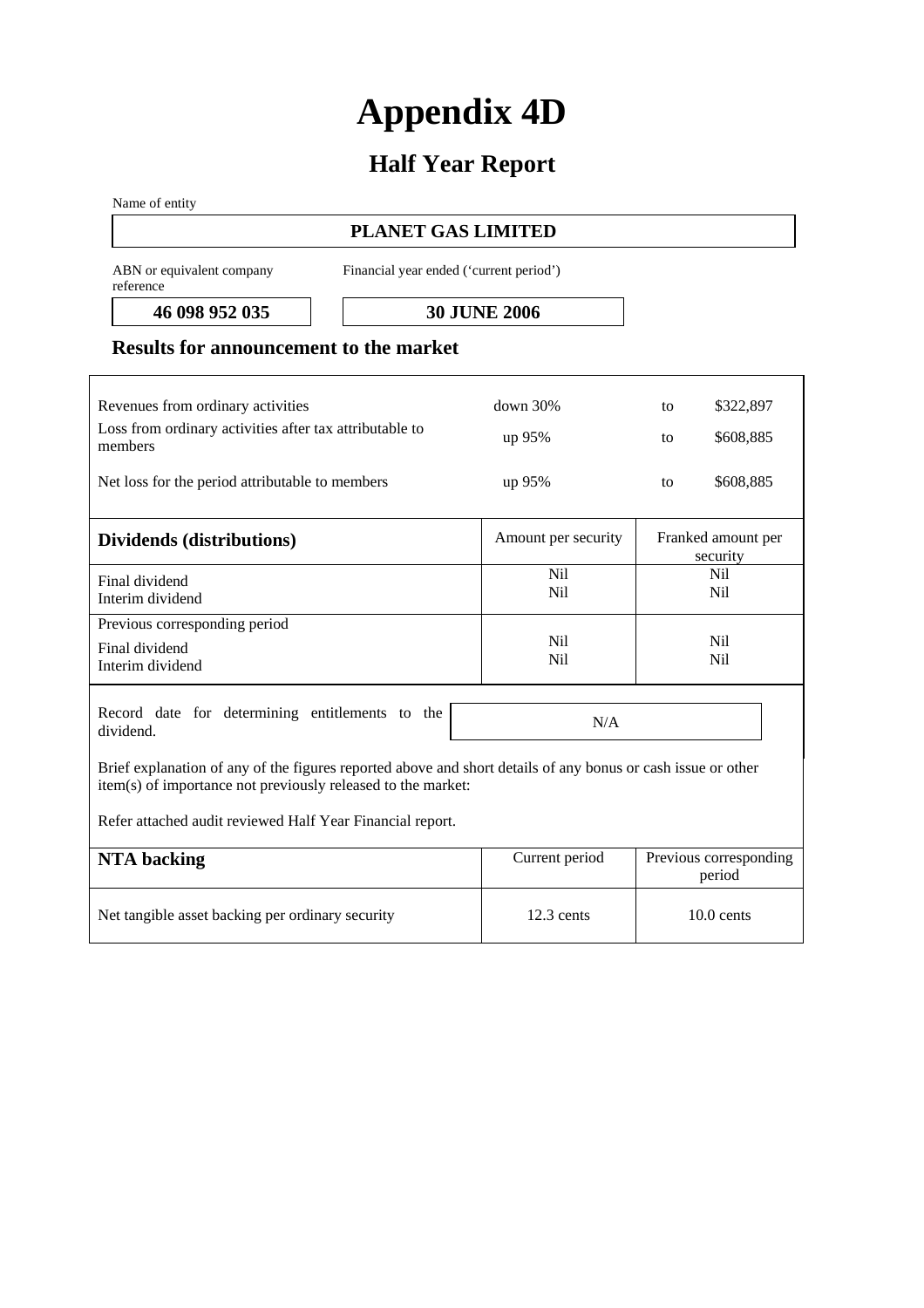# **PLANET GAS LIMITED and its controlled entities**

**A.B.N. 46 098 952 035** 

**HALF YEAR FINANCIAL REPORT 30 JUNE 2006**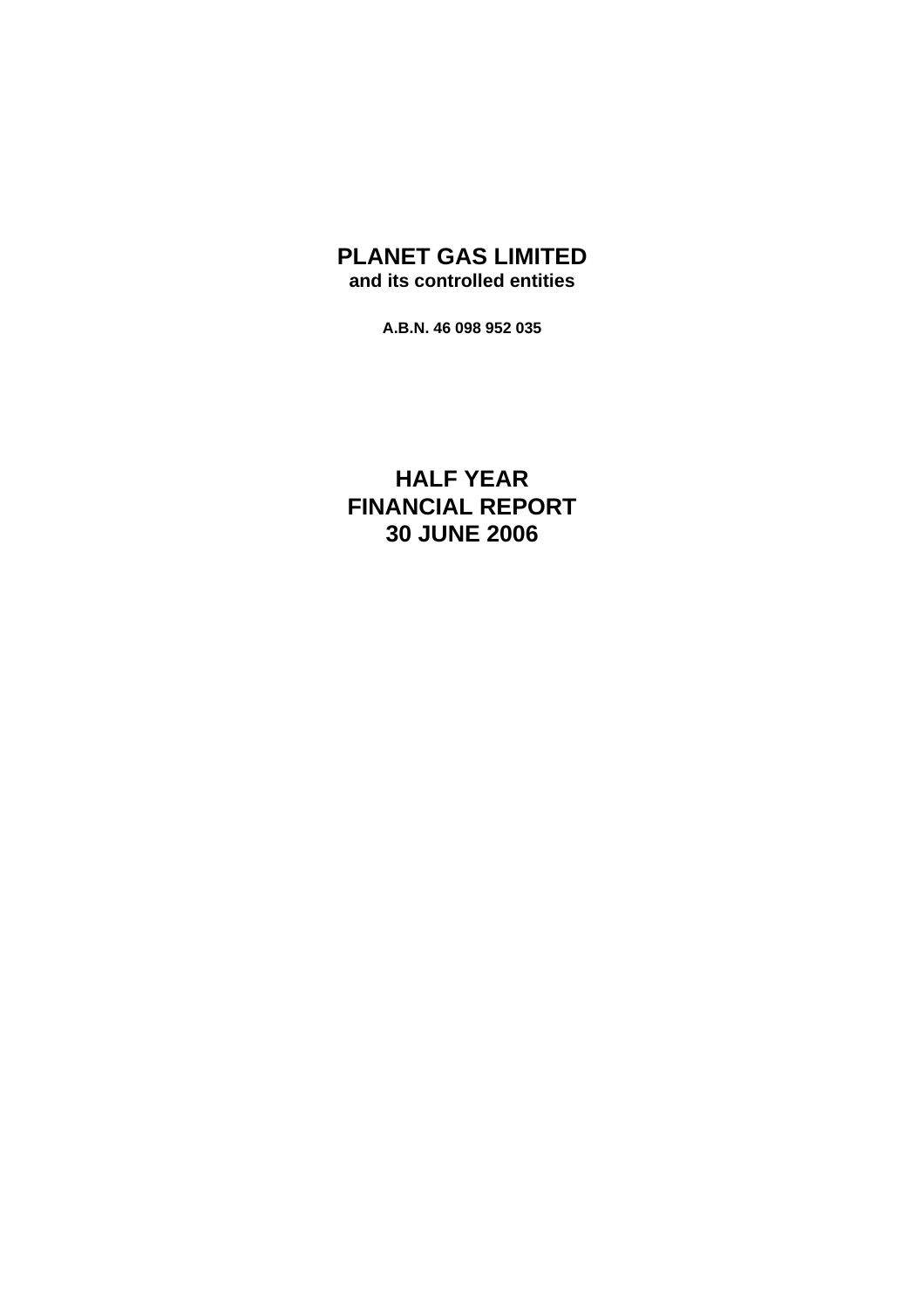### **CONTENTS**

### **Page**

| Directors' Report                                                          | 1  |
|----------------------------------------------------------------------------|----|
| Condensed Consolidated Interim Income Statement                            | 13 |
| Condensed Consolidated Interim Statement of Recognised Income and Expenses | 14 |
| Condensed Consolidated Balance Sheet                                       | 15 |
| Condensed Consolidated Statement of Cash Flows                             | 16 |
| Notes to the Financial Statements                                          | 17 |
| Directors' Declaration                                                     | 21 |
| Independent Review Report                                                  | 22 |
| <b>Corporate Directory</b>                                                 | 23 |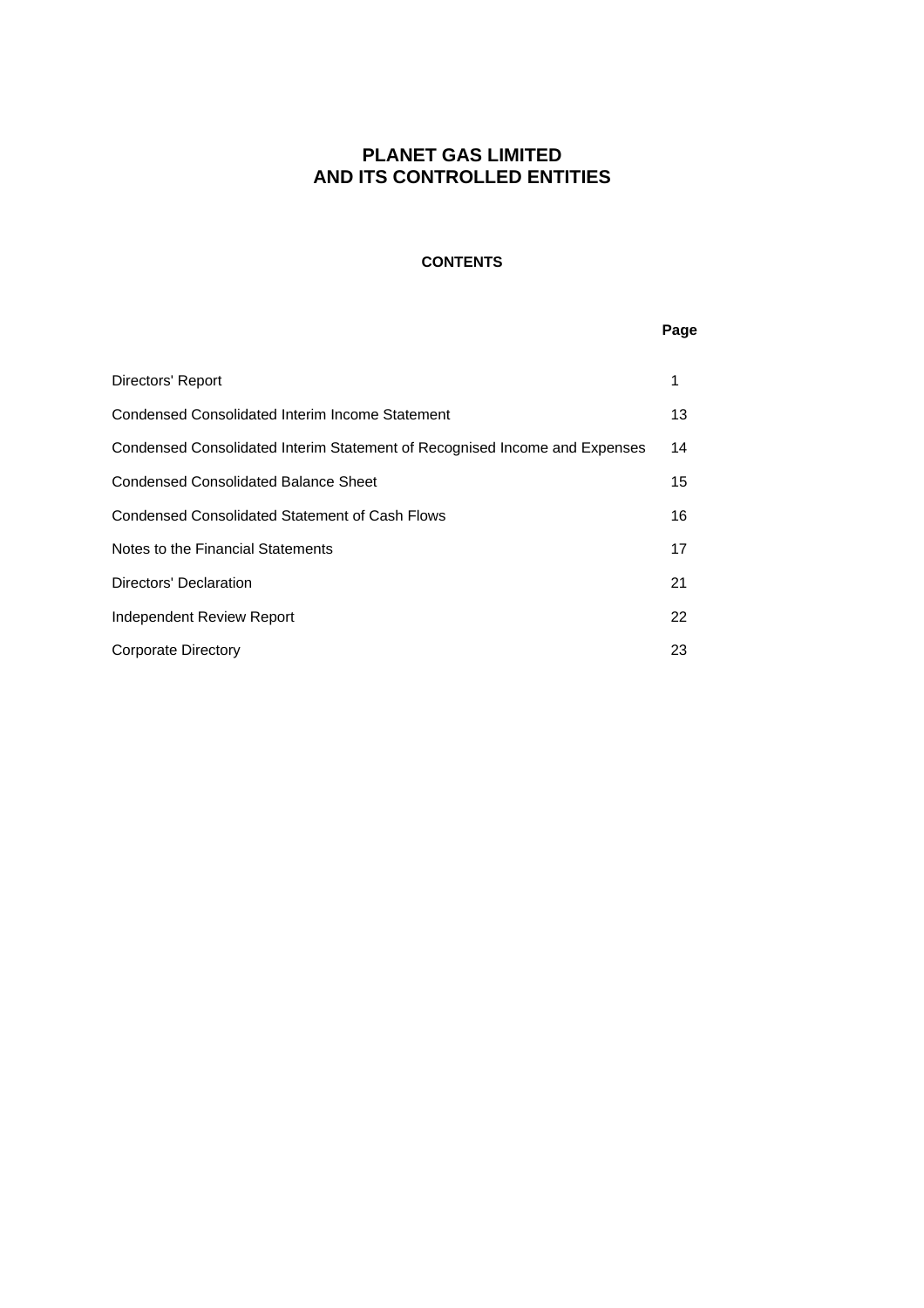### **DIRECTORS' REPORT**

The directors present their report together with the consolidated financial report and the review report thereon for the half year ended 30 June 2006.

### **Directors**

The names and particulars of the directors of the Company at any time during or since the end of the half year are:

#### **Norman A. Seckold, Executive Chairman**

Director since 4 December 2001.

Norman Seckold graduated with a Bachelor of Economics degree from the University of Sydney in 1970. He has spent over 25 years in the full time management of natural resource companies, both in Australia and overseas.

Mr Seckold has been the Chairman of a number of publicly listed companies including Moruya Gold Mines (1983) N.L., which acquired the Golden Reward heap leach gold deposit in South Dakota, USA, Pangea Resources Limited, which acquired and developed the Pauper's Dream gold mine in Montana, USA, Timberline Minerals, Inc. which acquired and completed a feasibility study for the development of the MacArthur copper deposit in Nevada, USA, Perseverance Corporation Limited, which discovered and developed the Nagambie gold mine in Victoria, Valdora Minerals N.L., which developed the Rustler's Roost gold mine in the Northern Territory and the Ballarat East Gold Mine in Victoria, Viking Gold Corporation, which discovered a high grade gold deposit in northern Sweden and Mogul Mining N.L., which drilled out the Magistral and Ocampo Gold deposits in Mexico.

Mr Seckold is currently Chairman of Australian public listed mining companies Bolnisi Gold NL, Cockatoo Coal Limited and Kings Minerals NL and also Canadian public listed company Palmarejo Silver and Gold Corporation.

#### **Peter J. Nightingale, Executive Director, Secretary and CFO**

Director since 4 December 2001.

Peter Nightingale graduated with a Bachelor of Economics degree from the University of Sydney and is a member of the Institute of Chartered Accountants in Australia. He has worked as a chartered accountant in both Australia and the USA.

As a director or company secretary Mr Nightingale has, for the past 19 years, been responsible for the financial control, administration, secretarial and in-house legal functions of a number of private and public listed companies in Australia, the USA and Europe including Pangea Resources Limited, Timberline Minerals Inc., Perseverance Corporation Limited, Valdora Minerals N.L. and ETT Limited. Mr Nightingale is currently a director or company secretary of Biotron Limited, Bolnisi Gold NL, Cockatoo Coal Limited, IMD Group Limited and Palmarejo Silver and Gold Corporation.

#### **Bruce F. Riederer, Executive Director of Exploration and Development**

Director since 10 September 2003.

Bruce Riederer graduated with a Bachelor of Geoscience (Geology) degree from the University of Arizona in 1974. Mr Riederer is a professional geologist and has over 30 years' experience in the mining and resources industry.

For a number of years he has conducted a consulting practice in the management of CBM and conventional oil and gas exploration and development programs in the Powder River, Wind River and Green River Basins in Wyoming, the Cherokee Basin in Kansas, and the Gippsland and Otway Basins in Australia.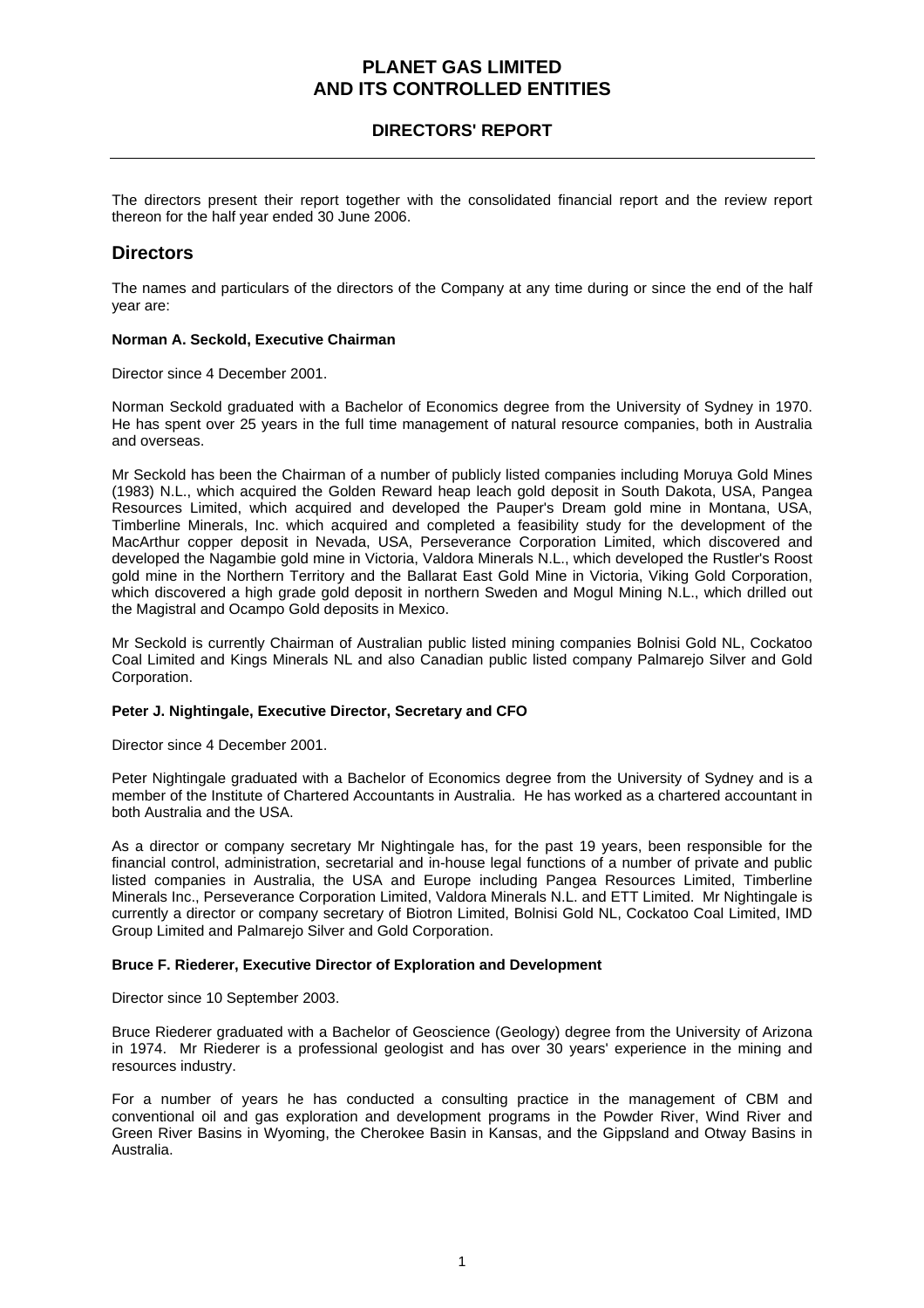### **DIRECTORS' REPORT**

#### **Anthony J. McClure, Independent and Non-Executive Director**

Director since 27 August 2003.

Anthony McClure graduated with a Bachelor of Science (Geology) degree from Macquarie University in 1986. Mr McClure has over 20 years of technical, management and financial experience in the resource sector within Australia, and internationally in project management and executive development roles. He has worked in the financial services sector and stockbroking, primarily as a resource analyst.

Mr McClure is currently an executive director of European Gas Limited, a publicly listed company in Australia, whose main interests are in CBM projects in Europe. Mr McClure is also an alternate director of Bolnisi Gold NL.

#### **Anthony J. McDonald, Independent and Non-Executive Director**

Director since 19 November 2003.

Anthony McDonald graduated with a Bachelor of Laws degree from the Queensland University of Technology in 1981. He was admitted as a solicitor in 1982 and has been in private legal practice in Brisbane since that time.

Mr McDonald has been a director, secretary and/or legal advisor to a number of listed and unlisted public companies in the resources sector. He is also a director and corporate secretary of Kings Minerals NL.

#### **Norman J. Zillman, Independent and Non-Executive Director**

Director since 20 August 2002.

Norman Zillman graduated with a Bachelor of Science Honours degree from the University of Queensland in 1966. Mr Zillman is a professional geologist with over 35 years experience in the petroleum and coal industries in Australia and internationally. He has extensive worldwide experience in oil and natural gas exploration and production having worked in Australia, the USA, Asia, and Europe. His initial training was as a petroleum geologist with international companies Aquitaine Petroleum in Papua New Guinea and Union Oil Company of California (UNOCAL) in Indonesia.

Mr Zillman was the Deputy CEO of Crusader Oil NL and was the Manager of the Petroleum Branch of the Queensland Department of Mines and Energy. Mr Zillman's most recent positions were as Managing Director of Queensland Gas Company Limited, a publicly traded CBM company in Australia and nonexecutive Chairman of Great Artesian Oil and Gas Limited. Mr Zillman is a member of the Australasian Institute of Mining and Metallurgy and the Petroleum Exploration Society of Australia.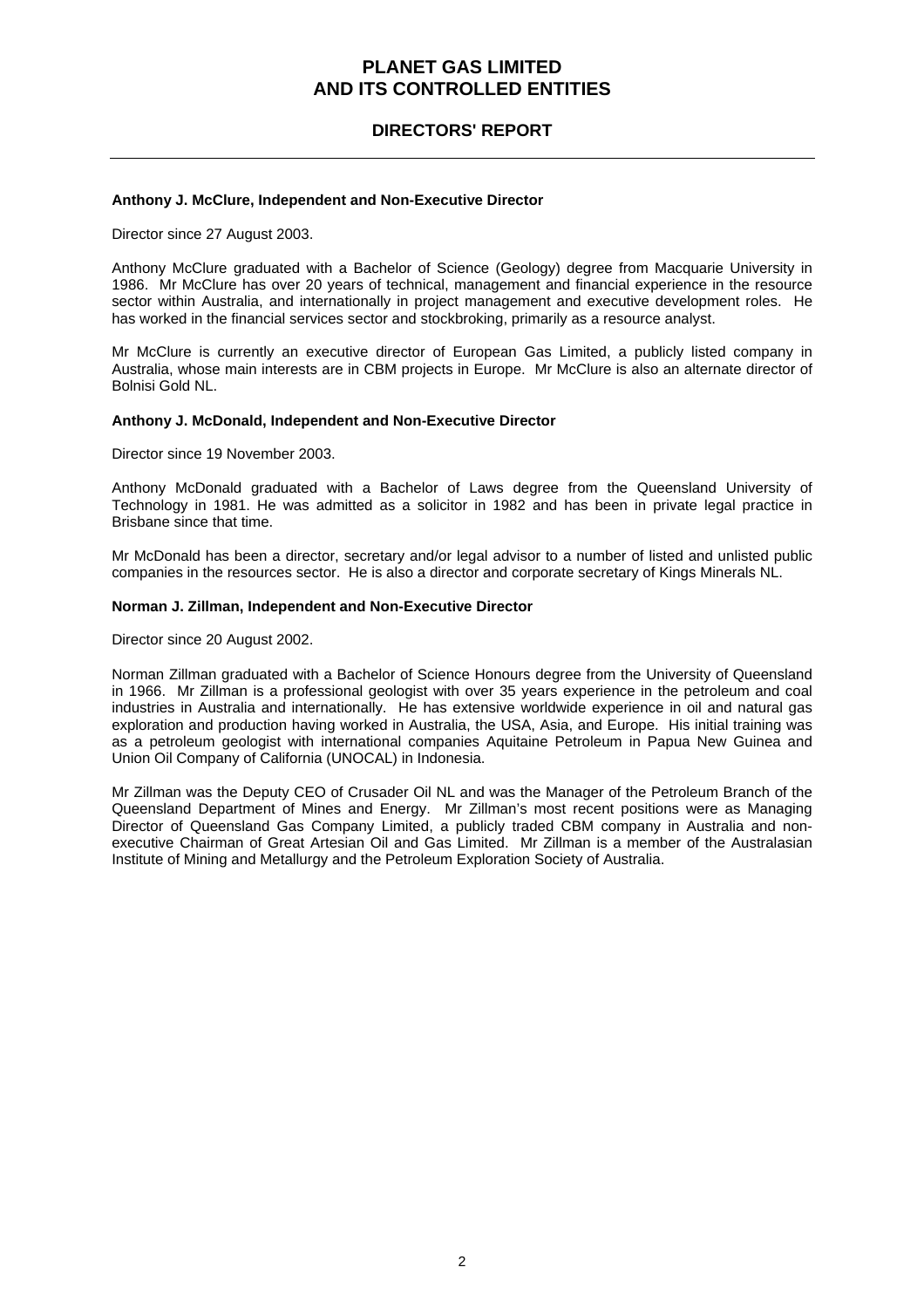### **DIRECTORS' REPORT**

### **Review of Operations**

The consolidated entity has completed a number of significant achievements during the half year ended 30 June 2006 including the following highlights:

- West Esponda permits approved.
- All wells in the West Esponda pilot production program were completed.
- CBM production of 58,373 Mcf (35,462 Mcf NRI).
- Average CBM sale price received was US\$5.73 per Mcf.
- Further strategic acquisitions at West Esponda.
- The Southwest Pond's construction was completed at West Esponda.
- Oriva Federal Plan of Development and State permits approved.
- State water discharge permits were received.
- Conventional oil and gas drilling planned at Oriva Federal.

The consolidated entity is engaged in the acquisition, exploration, development, production and operation of oil, gas and coal bed methane ('CBM') properties. The Company has rights to the following tenements in the USA and Australia:

| <b>Block/Project</b> | Location                         | Area<br><b>Net Hectares</b> |
|----------------------|----------------------------------|-----------------------------|
|                      |                                  |                             |
| <b>USA</b>           |                                  |                             |
| East Esponda         | Powder River Basin, Wyoming      | 469                         |
| West Esponda         | Powder River Basin, Wyoming      | 7,540                       |
| Oriva Throne         | Powder River Basin, Wyoming      | 146                         |
| Oriva Federal        | Powder River Basin, Wyoming      | 359                         |
| <b>Skull Creek</b>   | Cherokee Basin, Kansas           | 11,573                      |
| <b>Australia</b>     |                                  |                             |
| EL 4500              | Gippsland Basin, Victoria        | 241,600                     |
| EL 4807              | Gippsland Basin, Victoria        | 2,600                       |
| EL 4859              | Gippsland Basin, Victoria        | 5,900                       |
| EL 4860              | Gippsland Basin, Victoria        | 40,500                      |
| EL 4861              | Gippsland Basin, Victoria        | 4,200                       |
| EL 4862              | Gippsland Basin, Victoria        | 2,600                       |
| EL 4877              | Gippsland Basin, Victoria        | 165,100                     |
| ELA 4368             | Otway Basin, Victoria            | 48,379                      |
| <b>ELA 4369</b>      | Otway Basin, Victoria            | 24,190                      |
| EL 4811              | Otway Basin, Victoria            | 77,800                      |
| <b>PELA 145</b>      | Willochra Basin, South Australia | 619,432                     |
| <b>PELA 146</b>      | Eromanga Basin, South Australia  | 267,786                     |
| <b>PEL 428</b>       | Gunnedah Basin, New South Wales  | 150,842                     |
|                      |                                  |                             |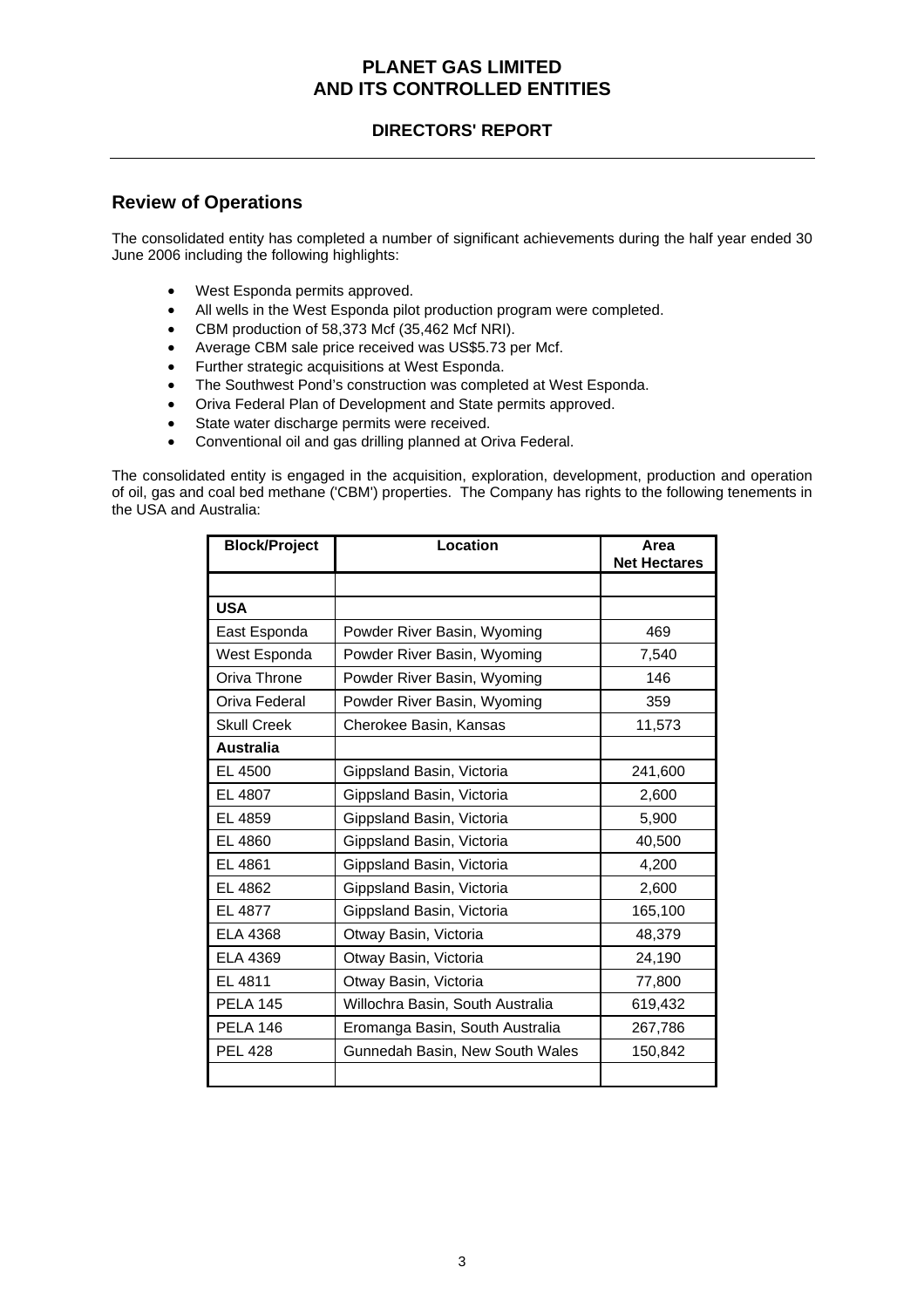### **DIRECTORS' REPORT**

#### **POWDER RIVER BASIN, WYOMING, USA**

The Powder River Basin encompasses approximately 67,000 square kilometres in the northern Rocky Mountains of the USA straddling the northeast of Wyoming and the southeast of Montana. The Powder River Basin is estimated to contain more than one trillion short tons (0.9 trillion tonnes) of coal with potential CBM resources of over 25 trillion cubic feet. CBM production in the Powder River Basin has increased at a rapid rate since 1995 with production today of around 900 million cubic feet per day from over 10,000 producing wells.

#### **ESPONDA PROJECT**

The Esponda Project comprises two project areas, East Esponda which has been developed under joint venture arrangements and currently being dewatered in advance of the commencement of production and West Esponda which has begun to be developed by the completion of a pilot production program. The Esponda Project is located approximately 25 kilometres southeast of Buffalo, Wyoming, and totals 8,009 net hectares (19,791 acres) in Townships 47 to 50 North, Ranges 79 and 80 West, Johnson County, Wyoming.

#### **East Esponda**

At East Esponda, the consolidated entity is a party to two joint ventures covering 469 net hectares (1,160 acres). Effective 21 March 2006, Western Gas Resources Inc. ('Western Gas') purchased select Powder River Basin assets, including the Big Cat Field which includes the consolidated entity's East Esponda leasehold, from Kennedy Oil for \$US137 million. The consolidated entity's joint venture agreements remain unchanged other than Western Gas becoming the only operator and joint venture partner in the East Esponda Project.

In their press release, Western Gas stated "Gas production is expected to begin in the third quarter of 2006. … This acquisition offers the same low risk development that the company has been successfully drilling for the last eight years in the Powder River Basin."

To date there have been 23 wells completed within the consolidated entity's East Esponda leasehold interests. There are 14 wells in the Big Cat Field which have been sole funded by Western Gas and will be repaid from production and 9 wells in the Indian Creek Field which have been funded by the consolidated entity in proportion to its working interest.



Although 3 wells are located exterior to the consolidated entity's leasehold, the consolidated entity retains an interest in these wells due to the State's mandated 32 hectare (80 acre) spacing orders.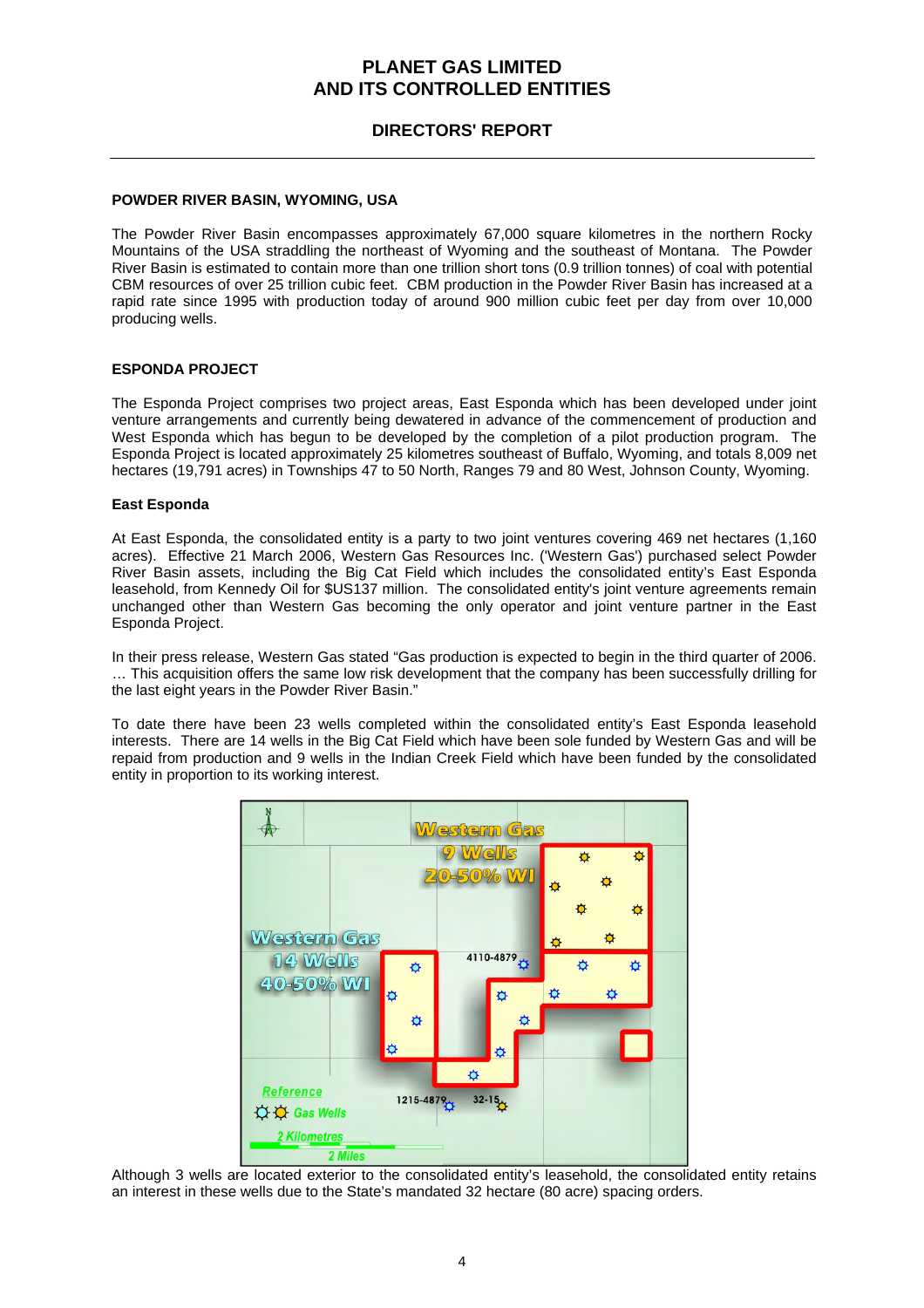### **DIRECTORS' REPORT**

Western Gas has advised that since commissioning its Indian Creek-Harriet water treating facility and the approximately 24 kilometres of discharge pipeline the dewatering program for the East Esponda Project is well advanced and CBM production is expected to commence in October 2006.

On 23 June 2006 Anadarko Petroleum Corporation announced a bid to acquire Western Gas for US\$5.5 billion, a 49% premium to the pre-bid Western Gas share price. This offer reaffirms the strength of the North American CBM market, and its increasing importance to major companies as a source of expanding natural gas production in a stable political and economic market.

### **West Esponda**

The West Esponda Project is located approximately 110 kilometres west of Gillette, Wyoming, and totals 7,540 net hectares (18,631 acres) in Townships 47 to 50 North, Ranges 79 to 81 West, Johnson County. The West Esponda Project has the capacity for more than 230 wells on the State mandated 32 hectare (80 acre) spacing.

The West Esponda Project lies near the Powder River Basin's asymmetric structural axis, and situated between the depositional centres of the stratigraphically higher Buffalo-Lake De Smet Coalfield to the west (Eocene Wasatch Formation) and the Gillette Coalfield (Paleocene Fort Union Formation) to the east. Thus, the more shallow Eocene-aged coals are being eroded to the east and south across the region and depositionally splitting with less ash content than its thickest member near Buffalo; and the Big George Coal, a part of the Gillette Coalfield, present at East Esponda is splitting towards the west.

Total coal isopach mapping of this sparsely drilled area of the deep Powder River Basin estimates that 20 to 45 metres of coal is present. This estimate is supported by results from the consolidated entity's eight well stratigraphic drilling program which was completed at West Esponda last year which intersected gassy coal with cumulative intersections of up to 50 metres and an average of 35.4 metres, of which the Big George coal seam intervals were between 17 to 22 metres, and the results from the 10 well pilot program as set out below.

These results indicate that the Big George coal horizon can be extended 16 kilometres to the northwest with a total thickness correlative to that present in the western portions of the consolidated entity's East Esponda Project.

#### *Acquisitions*

During the half year, the consolidated entity continued its tenure consolidation in the northern area of the West Esponda Project and acquired a 100% Working Interest (averaging 81.28% Net Revenue Interest) in freehold tenements which total 1,508 net hectares (3,726 acres) in Townships 48N and 50N, Ranges 80W and 81W. These acquisitions, which cost US\$267,305 are contiguous with the consolidated entity's existing West Esponda tenements and are a further step by the consolidated entity to infill the West Esponda tenement positions into a contiguous holding which will improve the logistics of the West Esponda development program and production.

With these acquisitions, the first phase of the West Esponda development program has been increased to more than 100 wells.

Further strategic acquisitions are currently being negotiated.

#### *Pilot Production Program*

The consolidated entity's first stage of commercialisation of the West Esponda Project has been initiated with the completion of 10 wells in a pilot production program. This northern portion of the West Esponda Project has approximately 106 contiguous or near contiguous well locations.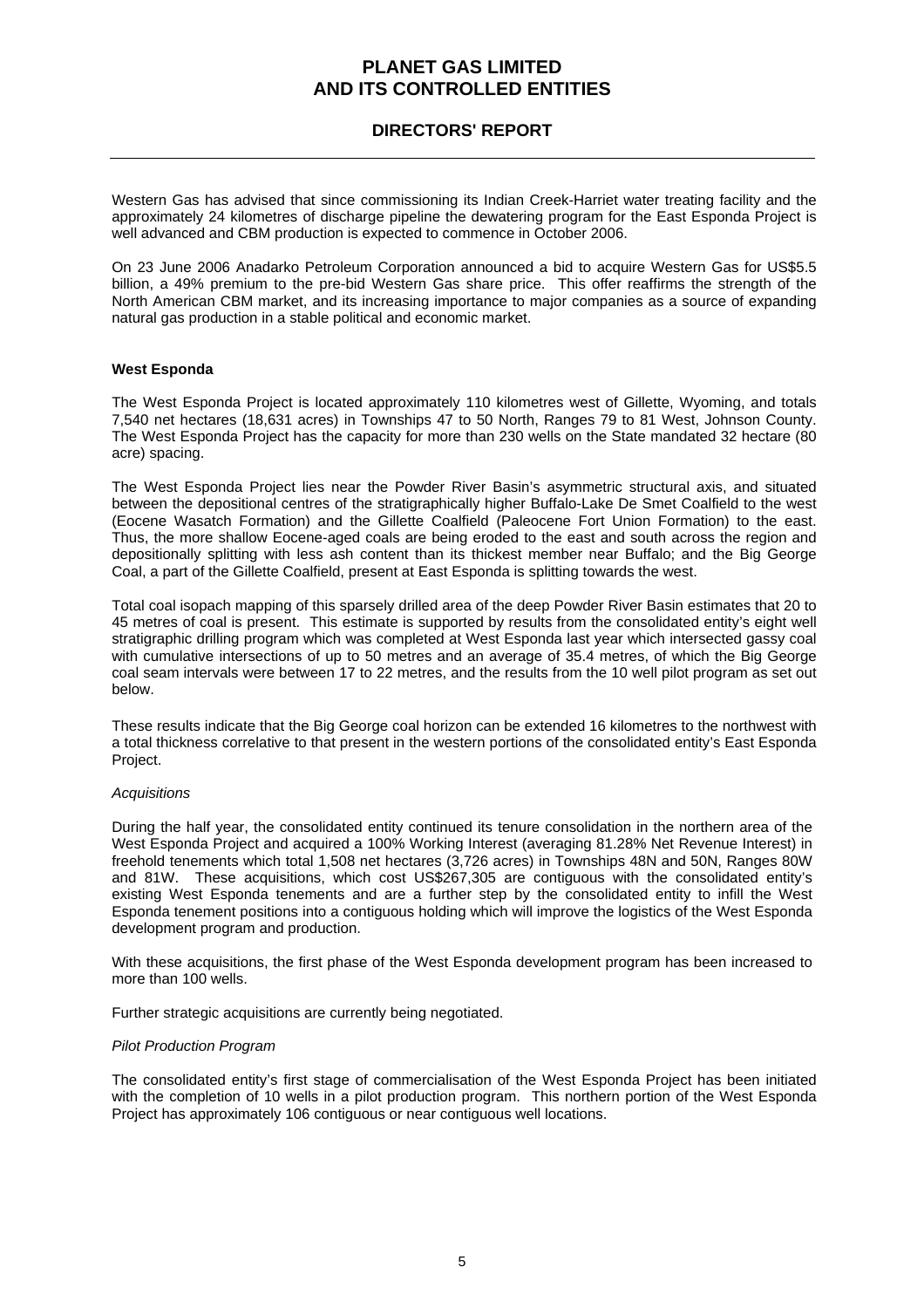**DIRECTORS' REPORT** 



The following tabulates the drilling results:

| Well Name          | <b>Total</b><br><b>Drilled Depth</b><br>(metres) | <b>Total</b><br>Coal Intercepts<br>(metres) | <b>Total</b><br><b>Big George Interval</b><br>(metres) |
|--------------------|--------------------------------------------------|---------------------------------------------|--------------------------------------------------------|
|                    |                                                  |                                             |                                                        |
| State 4980-16-7    | 641                                              | 37.5                                        | 15.5                                                   |
| State 4980-16-3    | 671                                              | 47.5                                        | 18.0                                                   |
| Hodges 4890-9-15   | 701                                              | 40.8                                        | 18.0                                                   |
| State 4980-16-1    | 701                                              | 35.1                                        | 16.8                                                   |
| State 4980-16-9    | 701                                              | 28.3                                        | 14.0                                                   |
| State 4980-16-5    | 701                                              | 39.0                                        | 11.3                                                   |
| State 4980-16-11   | 702                                              | 40.5                                        | 13.7                                                   |
| Esponda 4980-15-5  | 695                                              | 35.7                                        | 18.3                                                   |
| Esponda 4980-10-13 | 671                                              | 30.8                                        | 14.0                                                   |
| Esponda 4980-15-3  | 689                                              | 38.1                                        | 18.3                                                   |
|                    |                                                  |                                             |                                                        |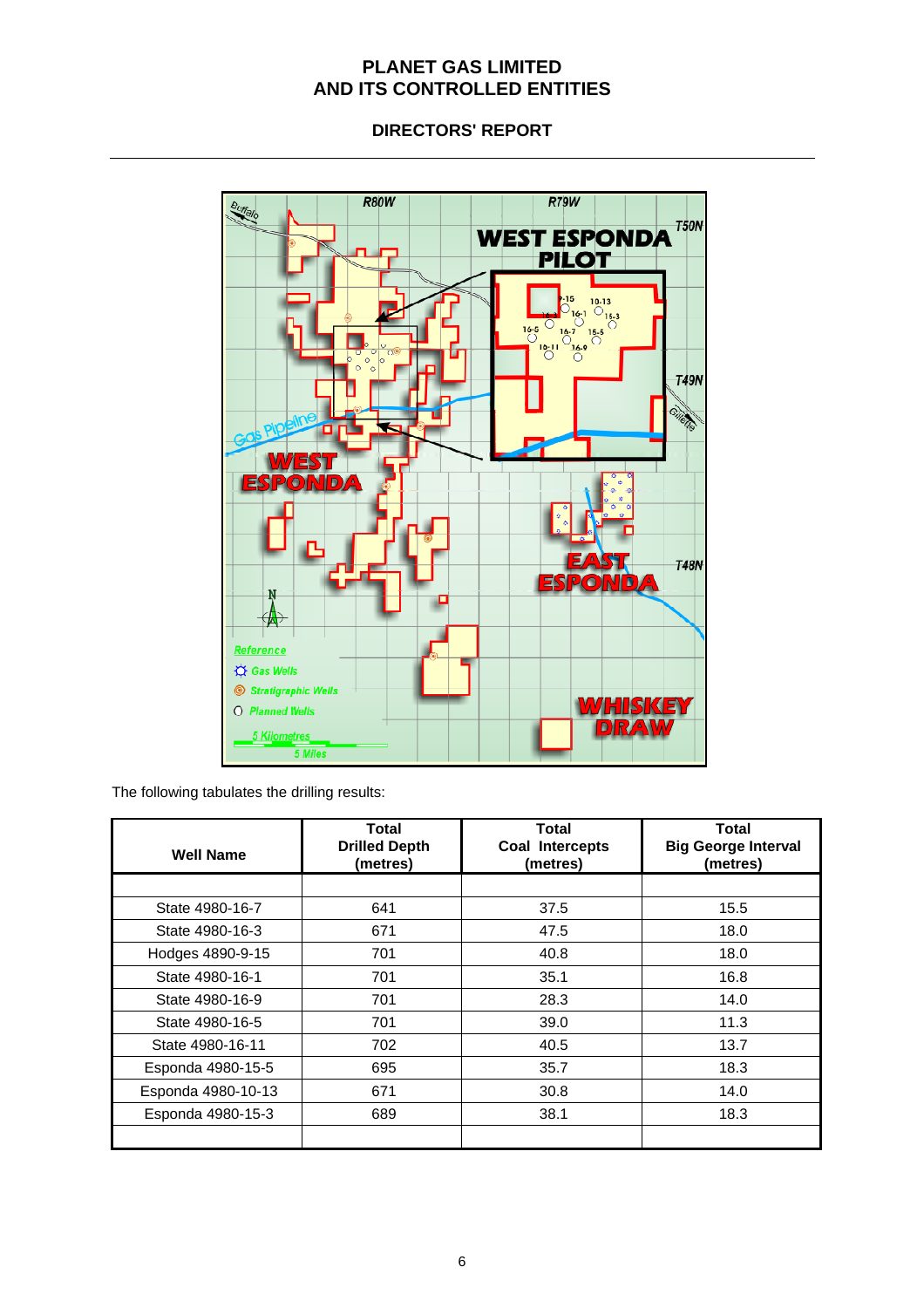### **DIRECTORS' REPORT**

All wells were cased on reaching the well's total depth and all wells have been completed, including downhole cleanup, seam perforations, formation enhancement and pump installation. Further, the in-field gas and water reticulation and well tie-ins for the pilot production program have been completed and a generator to power the submersible pumps is being used on-site.

Following receipt of a construction permit for a water discharge retention facility, the Southwest Pond, with a capacity of approximately 200 megalitres and a water discharge permit, construction of the Southwest Pond, was commenced in June 2006. The Southwest Pond has been completed and is now being used for water discharge from the 10 well pilot production program.

The sole focus of the pilot production program is CBM production from the Big George coal seam. Stratigraphic and pilot production program drilling has indicated that the Big George coal seam at the West Esponda Project is 17 to 22 metres thick. In addition, coals of 17 to 24 metres in total thickness overly the Big George coal seam. Whilst these are not intended to be produced from at this time, they will be 'behind pipe' so they can be readily accessed in the future. The stratigraphic program also intersected deeper coal units which will be valid targets for the future.

The pilot production program not only tests the most westerly extensions of the Big George seam in the Powder River Basin, but will provide invaluable site specific technical knowledge of the reservoir by its initial development, dewatering and production and will provide an evaluation of the completion methodologies.

### **ORIVA PROJECT**

The Oriva Project comprises two contiguous project areas, Oriva Throne which is in production and Oriva Federal which is in the permitting phase. The Oriva Project is located approximately 21 kilometres west of Gillette, Wyoming, and totals 505 net hectares (1,248 acres) in Sections 8, 9 and 10, Township 50 North, Range 74 West, Campbell County.

The Oriva Project contains nearly all productive coals in the Powder River Basin: Felix, Smith, and Anderson seams (depths 60 to 300 metres), Canyon/Cook and Wall seams (depths 300 to 500 metres). In addition to these primary coal bed targets, there are two deeper seams, Moyer & Danner at depths of approximately 750 metres.

In addition to the CBM potential of the Oriva Project, a conventional oil and gas prospect in the Lower Cretaceous Muddy Formation may be developed.

The proximity of Oriva Throne to Oriva Federal is of strategic importance, not only for the addition of reserves but to the overall project development with access to existing infrastructure and operations.

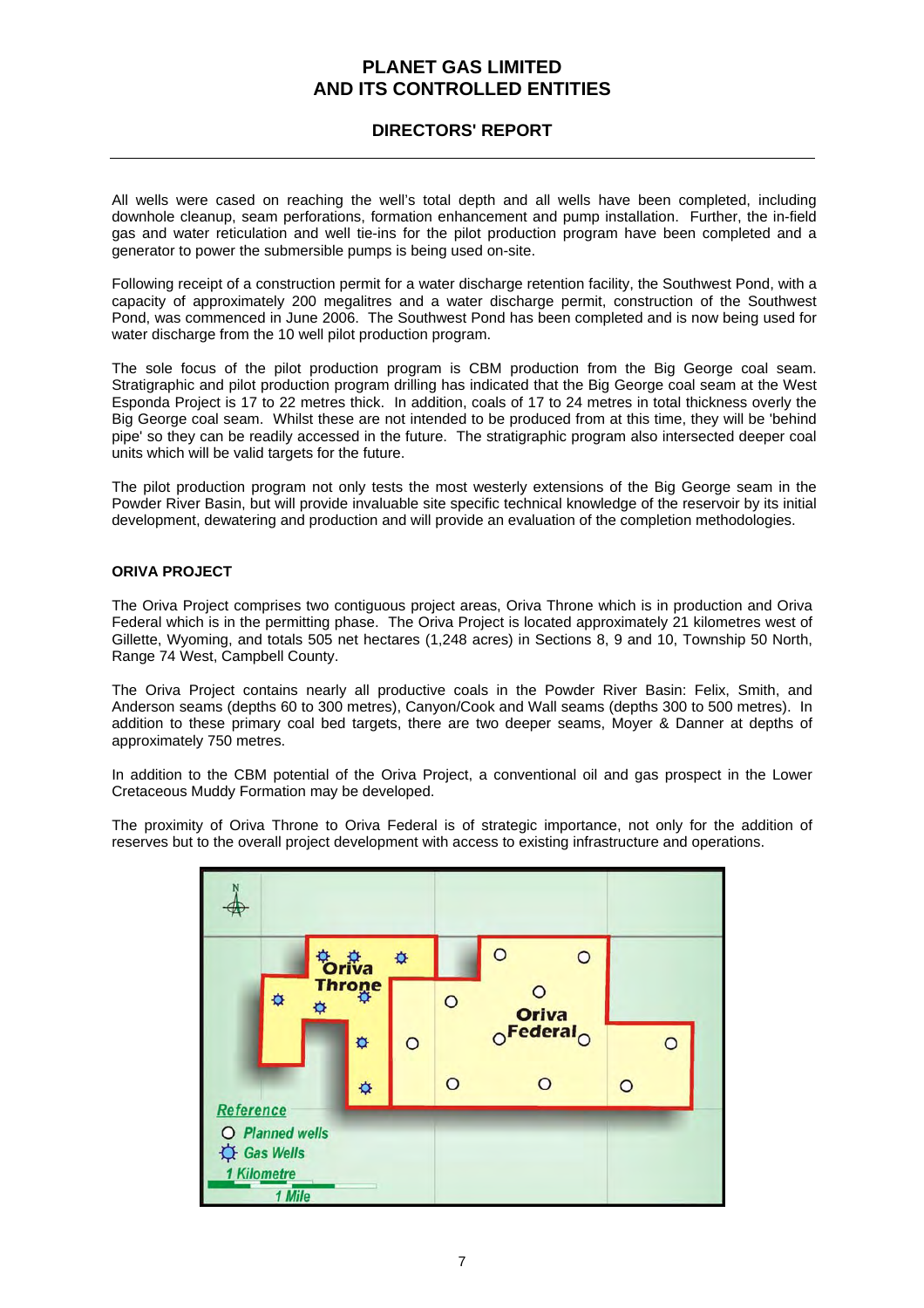### **DIRECTORS' REPORT**

#### **Oriva Throne**

The consolidated entity holds a 75.975% Working Interest (60.75% NRI) in the Oriva Throne tenements which total 146 net hectares (361 acres). Oriva Throne is operated by Emerald Operating Company and Rocky Mountain Exploration of Denver, Colorado which holds the remaining 24.025% Working Interest (19.25% NRI). The entire leasehold interest is subject to a 20% land/mineral owner royalty.

Production during the half year at Oriva Throne was from the 5 state mandated 32 hectare (80 acre) spacing CBM pad sites each of which have been developed with 3 wells, producing CBM from the Felix, Smith, Anderson and Wall Coal seams plus 3 'exception location' Wall seam wells.

CBM production for the half year was as follows:

| <b>Coal Seam</b> | <b>CBM Production</b><br>(Mcf) | <b>Net Revenue Interest</b><br>(Mcf) |
|------------------|--------------------------------|--------------------------------------|
|                  |                                |                                      |
| Anderson         | 45,223                         | 27,473                               |
| Felix            | 12,380                         | 7,521                                |
| Wall             | 770                            | 468                                  |
|                  |                                |                                      |
| Total            | 58,373                         | 35.462                               |

During the half year, CBM production was sold for an average of US\$5.73 per Mcf for total net revenues of US\$203,032.

The completion of the 3 'exception location' Wall seam wells is intended to increase water production from the Wall seam and thus to accelerate the dewatering time leading to increased gas production from this newly developing CBM horizon in this portion of the Powder River Basin.

#### **Oriva Federal**

The Company holds a 100% Working Interest (85.5% NRI) in the Oriva Federal tenements which total 359 net hectares (887 acres). The entire leasehold interest is subject to a 12.5% mineral owner royalty and a 2% overriding royalty. On the basis of the State mandated 32 hectare (80 acre) well spacing, the Oriva Federal tenements have the capacity for 11 pad sites.

During the half year, the consolidated entity's Plan of Development was approved by the Federal Bureau of Land Management and the Wyoming Department of Environmental Quality and State Engineers Office approved and issued their respective permits thereby facilitating the development of 33 CBM wells (11 pad sites with 3 wells on each site) at the Oriva Federal Project with production from the same coal seams as on the adjoining Oriva Throne area.

Overall project development will involve the drilling of 33 wells totalling approximately 13,400 metres (44,000 feet), in-field gas and water reticulation totalling 20,000 metres (66,000 feet), underground electrification for pumping requirements and construction of multiple water retention reservoirs and pits.

The consolidated entity's water management plan provides for standard CBM style reservoirs either along or in ephemeral channels. The project has been designed to fully contain its water output of nearly 25,000 barrels of water per day in off-channel containment pits.

Negotiated contracts for in-field gas compression and gas transportation to markets are currently undergoing final review.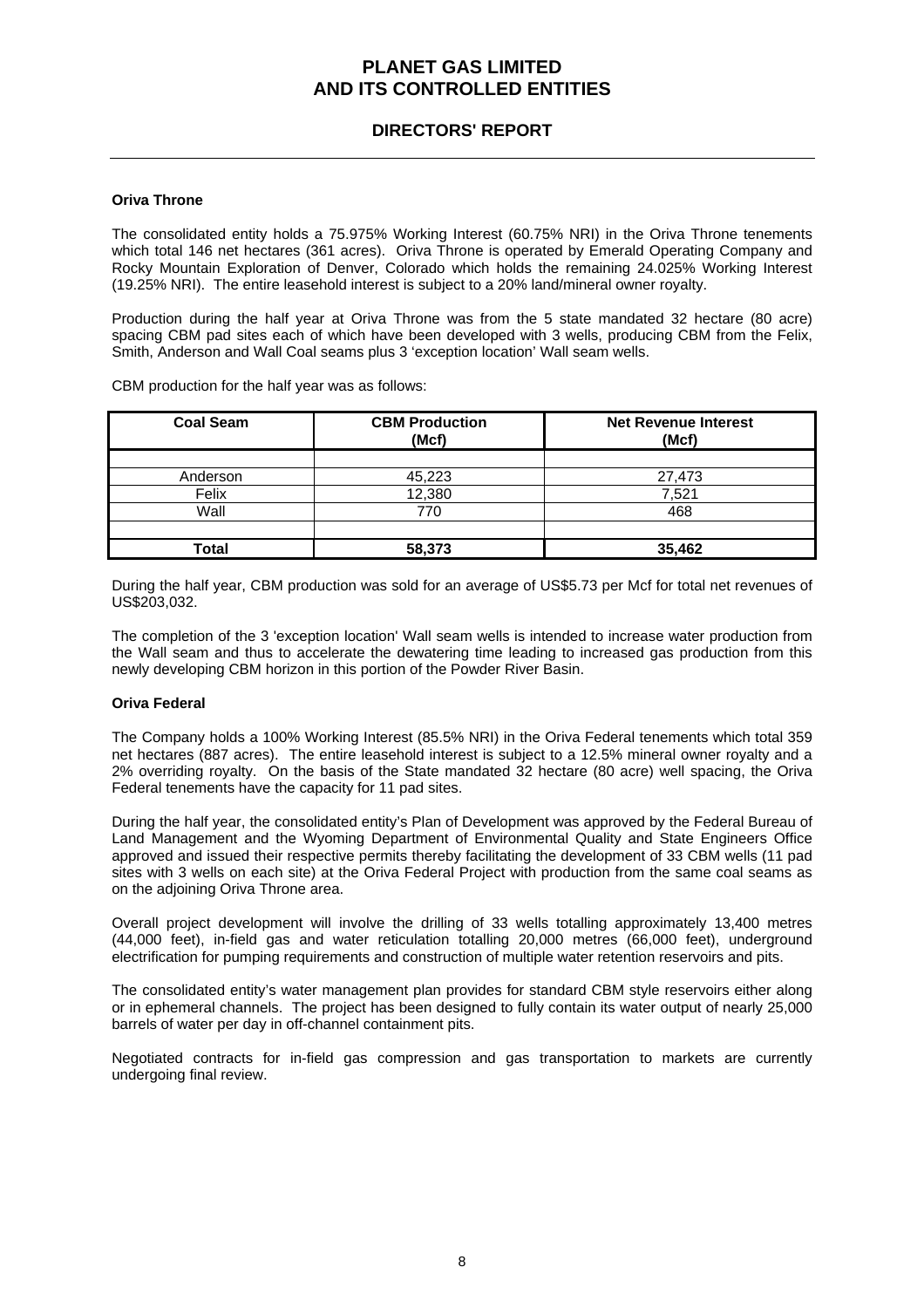### **DIRECTORS' REPORT**

#### *Conventional Oil and Gas*

During the half year, a Conventional Oil and Gas Farmout Agreement ('Farmout Agreement') was entered into with Carpenter & Sons and North Finn ('C&S-NF') of Casper, Wyoming. The Farmout Agreement covers only the non-CBM rights at the Oriva Federal Project with activities primarily targeting the Cretaceous Muddy Formation at a depth of approximately 2,900 metres and with Cretaceous aged fractured shales situated above the primary target as secondary objectives.

C&S-NF, as operator, will earn their interest in the conventional oil and gas (not CBM) from the Oriva Federal lease as follows:

- o By drilling a well which must commence on or before 31 October 2006, C&S-NF will earn an 81% net revenue interest in 50% of the non-CBM interests in the Oriva Federal lease.
- o By the completion of a second well, C&S-NF will earn an 81% net revenue interest in the remaining non-CBM Oriva Federal lease.

Under the terms of the Farmout Agreement the consolidated entity will retain a 19% interest which will cover all royalties (totalling 14.5%) which are payable in respect of the Oriva Federal lease. The consolidated entity retains a net 4.5% net revenue interest in the conventional oil and gas production from the Oriva Federal lease which the consolidated entity may convert a 20% working interest. In the event of this conversion, the royalties payable will be shared in proportion to the parties working interests.

#### **CHEROKEE BASIN KANSAS, USA**

The Cherokee Basin contains nearly two dozen Pennsylvanian aged coals with thickness ranging up to 9 metres but more typically up to 4 metres with gas contents ranging from 150 to 375 standard cubic feet per ton. The cyclic nature of the deposits makes it possible to intersect multiple coal seams in a single well. The principal CBM target coal seams occur in the Cabaniss and Krebs Formations of the Cherokee Group at depths of approximately 600 metres.

### **SKULL CREEK PROJECT**

The Skull Creek Project is located in the western portion of the Cherokee Basin of southeast Kansas. The tenement occupies 11,573 net hectares (28,598 acres) in Cowley, Elk and Chautauqua Counties near existing infrastructure and within a receptive State regulatory regime.

The leases are not restricted to CBM, but convey all oil and gas rights to the consolidated entity. Conventional oil and gas targets may also exist in the Skull Creek Project and will be evaluated during all drilling operations. Underlying the region are Mississippian and Ordovician aged carbonates that yield conventional hydrocarbons. Also, the Ordovician sediments serve as a water disposal zone for coproduced coalbed methane water. Additional conventional hydrocarbon occurrences in the overlying strata of the Kansas City-Lancing Group are potential targets.

During the half year, the first of multiple zones on the FR11-31 (which was drilled in 2005) was completed in the Tebo B at a depth of 844 metres (2,768 feet). Initial testing showed water volumes more than 40 barrels of water per day with some associated gas (not measured). The static fluid level indicated a reservoir pressure gradient of 0.32 psi/ft from the Tebo B zone which is consistent with the range of pressure gradients in the Cherokee from 0.25 to 0.43 psi/ft.

Completion and testing operations are in progress for multiple zones in the Cherokee formation. Individual zone stimulations on the Tebo A, Mineral, V-Shale, and Summit/Excello formations were performed in the half year. The well was cleaned out and setup for pump testing of all zones. Pump testing has commenced with associated fluid levels being measured to understand the pressure drawdown of the dewatering effort.

Dewatering of the Cherokee coals is in progress and an overall testing period of several months is anticipated before a final decision to drill and complete additional production wells will be made.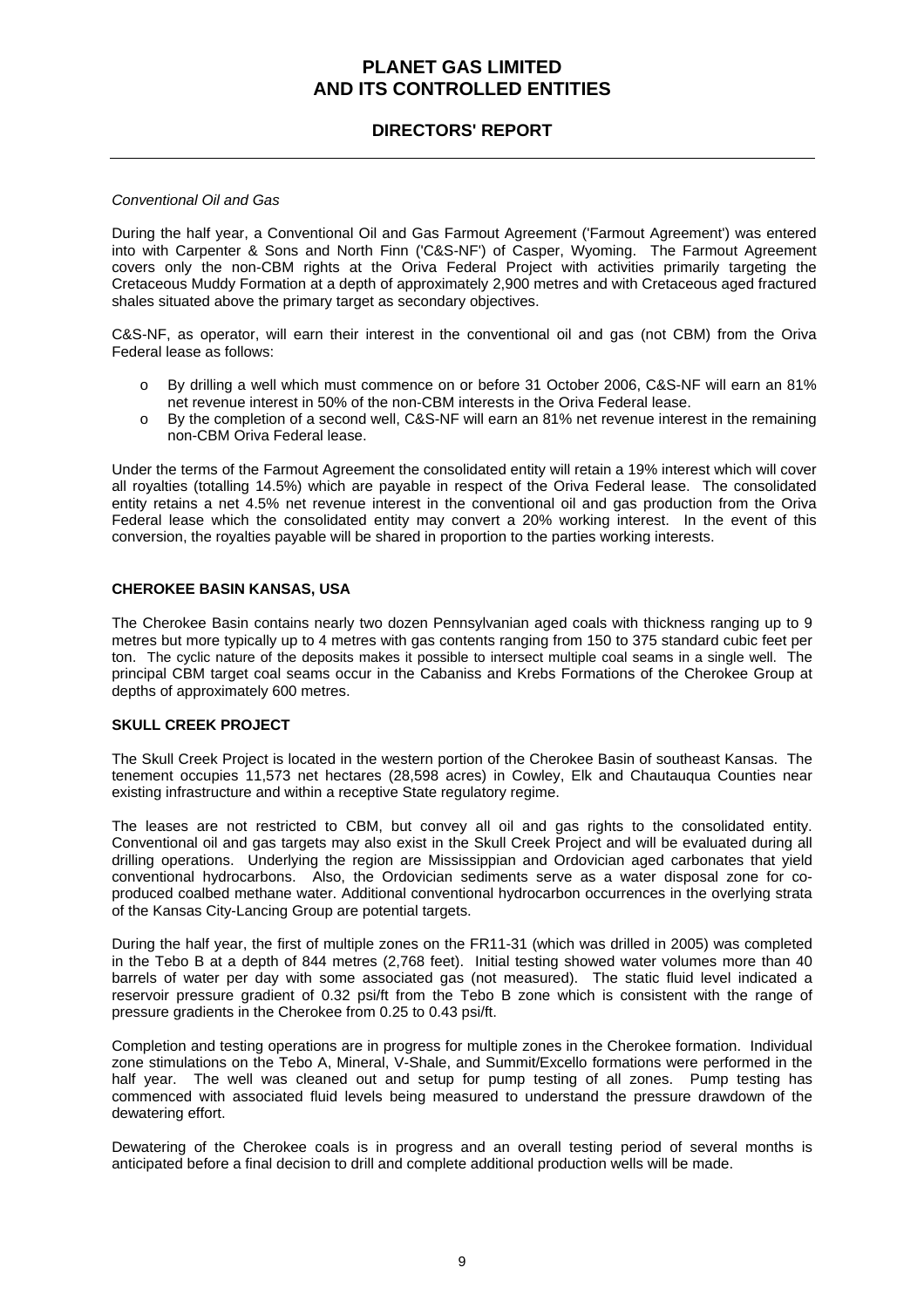### **DIRECTORS' REPORT**

#### **AUSTRALIAN OPERATIONS**

The consolidated entity holds rights to prospective CBM projects in the Gippsland and Otway Basins of Victoria, the Eromanga and Willochra Basins of South Australia and the Gunnedah Basin of New South Wales. The consolidated entity continues its data collation program leading to the development of initial exploration programs in Victoria. Work programs have been prepared for EL4807 and EL4811 and others are in preparation. In addition, the consolidated entity continues its appraisal program of potential CBM prospects in Australia.

#### **Gippsland Basin, Victoria**

The Gippsland Basin Project is located to the southeast of metropolitan Melbourne between Dandenong, Wonthaggi, Leongatha and Moe.

The CBM potential in the Gippsland Basin occurs in the black coals of the Early Cretaceous Strzelecki Group. The Gippsland Basin is a complex rift basin system with the northeast trending structural lineaments composed of anticlines, synclines, monoclines, extensional and compressional faults.

During the half year tenements have been granted and a number of tenements have been amalgamated. These recently granted tenements add to the existing tenement base and the consolidated entity now controls a total area of approximately 4,625 square kilometres.

The consolidated entity plans to drill up to eighteen stratigraphic holes totalling up to 14,000 metres on portions of its Gippsland tenements to depths of up to 1000 metres to evaluate the prospective CBM potential of the Cretaceous Strzelecki Group. With the exception of the Cape Paterson region, the historic black coal mining centres in and around the communities of Korumburra, Outtrim-Jumbunna, Wonthaggi and Kilcunda-Woolami as well as the Koo-Wee-Rup coalfield will receive stratigraphic bore evaluations in the consolidated entity's initial evaluation.

During the half year, the Work Program for EL4807 was revised and the registered Work Program for EL4500 was modified to facilitate the drilling of a twin hole to GS13 drilled last year. Approval for the twin hole was obtained. The Company is preparing work programs for three other leases in Gippsland.

The sourcing of a drill rig with greater depth potential has proved difficult, so further drilling is on hold. The general prospectivity of the Gippsland region for CBM has been proven by the earlier drilling but drilling equipment that is up to the task of penetrating to 900 or 1,000 metres needs to be sourced. The prospectivity of the deeper stratigraphic section, as encountered in hole GS13, is highlighted by the fact that the cumulative average coal thickness for the previous five shallow holes was 1.95 metres, while GS13 produced a cumulative coal thickness of 7.5 metres. It is important to note that the base of the prospective Strzelecki Group's coals was not reached in GS13, again due to rig limitations.

A desorption core hole is planned to be drilled in the vicinity of GS13/GS15 prior to the continuation of drilling the outstanding stratigraphic bores.

#### **Otway Basin, Victoria**

The Otway Basin Project is adjacent to the South Australian border and alongside the route of the South East Australia gas pipeline. A Work Program to facilitate the drilling of up to four 1,200 metre stratigraphic test holes on EL4811 has been lodged with the Department of Primary Industries. Once this has been accepted and registered, test drilling will begin.

#### **Gunnedah Basin, New South Wales**

PEL 428 covers an area of 6,021 square kilometres in northern New South Wales and lies immediately north and west of Eastern Star Gas Limited's ('Eastern Star Gas') PEL 238 permit which contains the Coonarah Gas Field, the Wilga Park Power Station and the Bohena coal seam gas pilot. Eastern Star Gas is funding Comet Ridge Limited's expenditure commitment at present and is the operator. No significant exploration work was completed during the half year.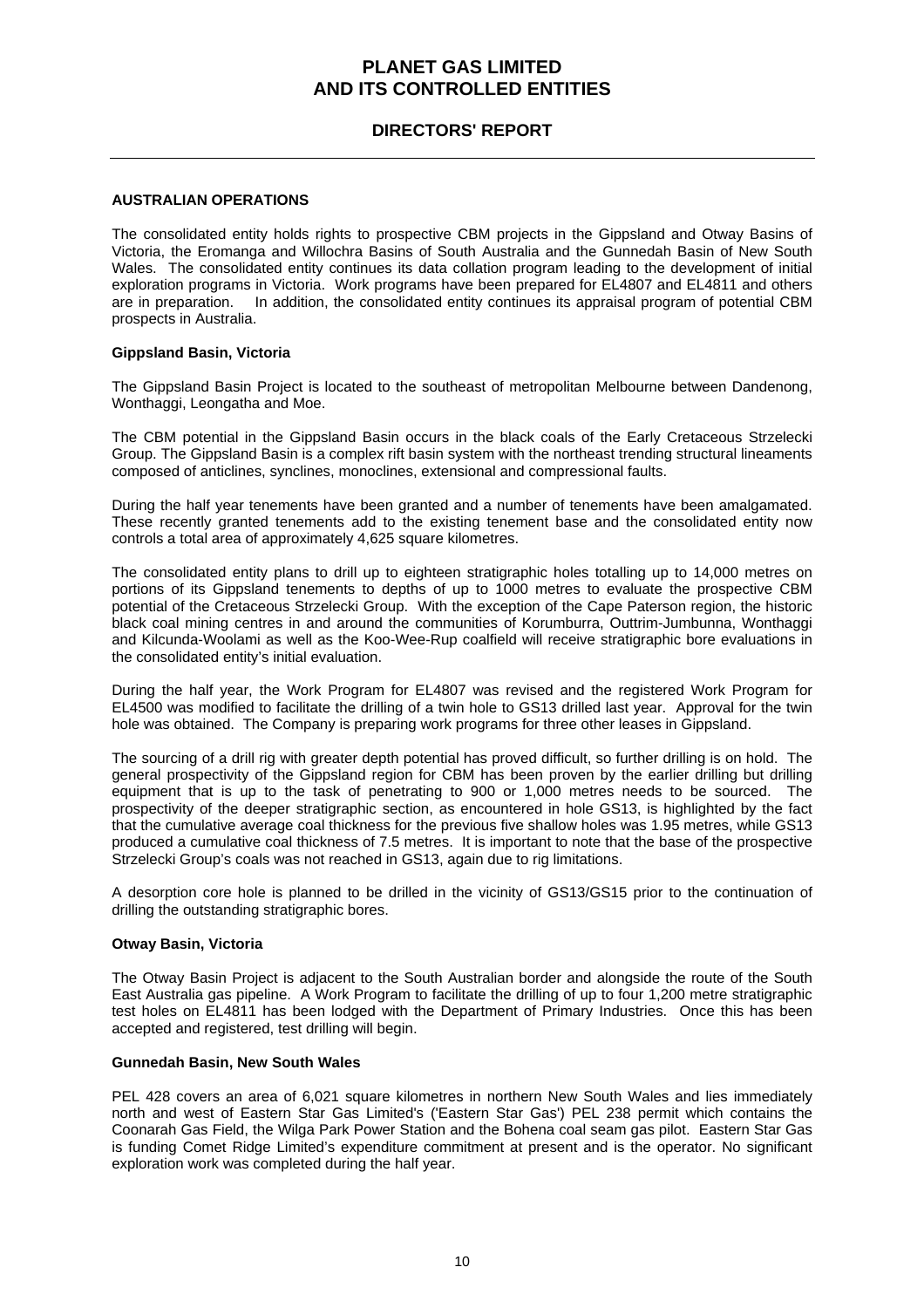### **DIRECTORS' REPORT**

Interests in PEL 428 after Eastern Star Gas has fulfilled its earning obligation will be:

| Planet Gas Limited (through its wholly owned |            |
|----------------------------------------------|------------|
| subsidiary Davidson Prospecting Pty Limited) | <b>20%</b> |
| Eastern Star Gas Limited                     | 60%        |
| Comet Ridge Limited                          | 20%        |

#### **OTHER**

#### **Share Placement**

On 5 April 2006 the Company completed a placement of 12,500,000 new shares at an issue price of \$0.32 per share to raise \$4.0 million to provide funds for the continued development and exploration of the consolidated entity's CBM projects and for working capital purposes.

#### **Responsibility Statement**

The information in this report that relates to exploration results is based on information compiled by Bruce F. Riederer, Executive Director of Exploration and Development of Planet Gas Limited and supervised by Dr. Richard Haren who is a Member of The Australasian Institute of Mining and Metallurgy and who has sufficient experience which is relevant to the style of mineralisation and type of deposit under consideration and to the activity undertaken to qualify as a Competent Person as defined in the 2004 Edition of the Australasian Code for Reporting of Exploration Results, Mineral Resources and Ore Reserves. Dr. Richard Haren is self employed and has consented to the inclusion in this report of the matters based on his information in the form and context in which it appears.

#### **Lead Auditor's Independence Declaration**

The lead auditor's independence declaration is set out on page 12 and forms part of the Directors' Report for the half year ended 30 June 2006.

Signed at Sydney this 13th day of September 2006 in accordance with a resolution of the Board of Directors:

**Director Director** 

**Norman A. Seckold Peter J. Nightingale**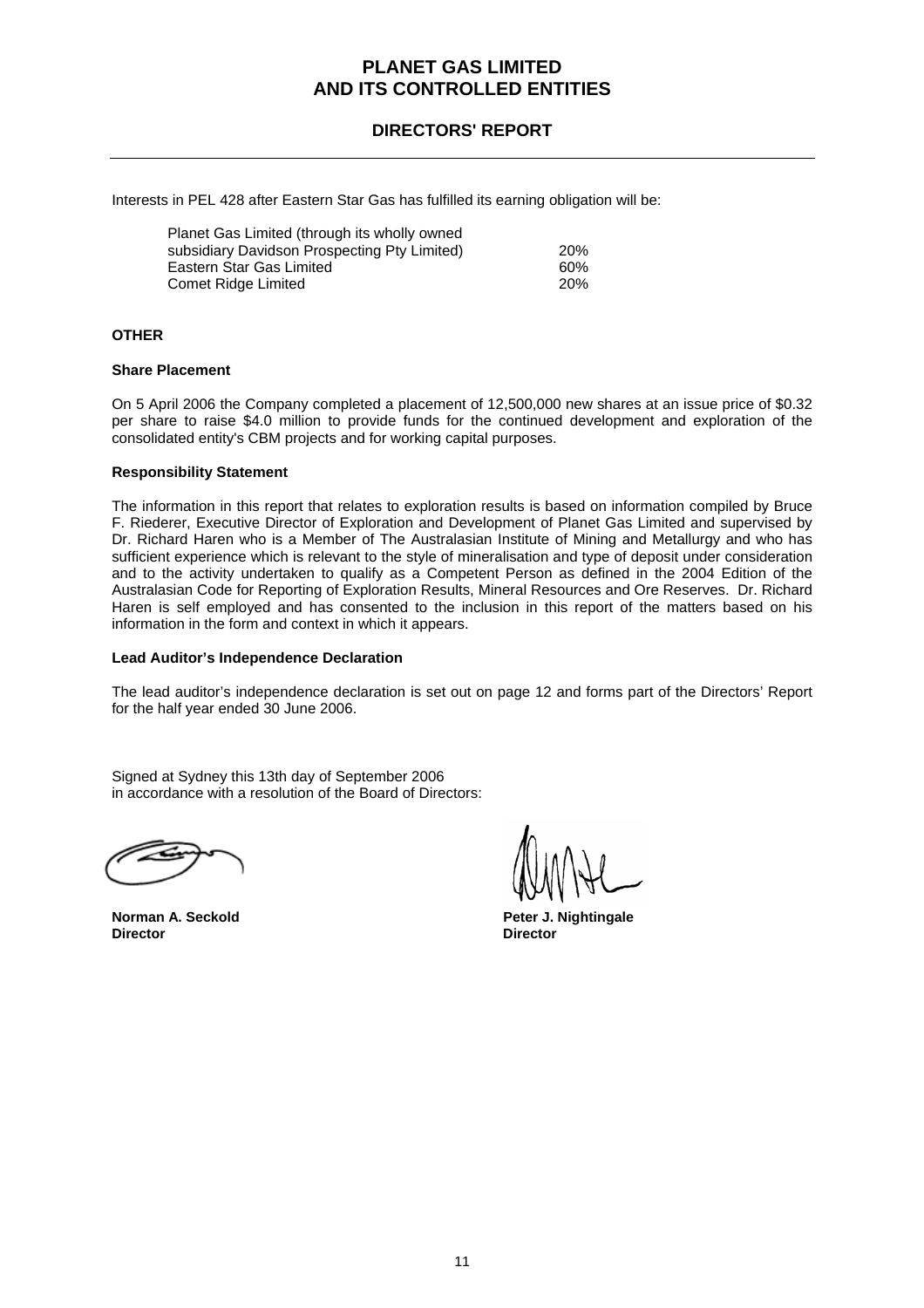

#### **LEAD AUDITOR'S INDEPENDENCE DECLARATION UNDER SECTION 307C OF THE CORPORATIONS ACT 2001**

To the Directors of Planet Gas Limited:

I declare that, to the best of my knowledge and belief, in relation to the review for the half year ended 30 June 2006, there have been:

- (i) no contravention of the auditor independence requirements as set out in the Corporations Act 2001 in relation to the review; and
- (ii) no contraventions of any applicable code of professional conduct in relation to the review.

**KPMG** 

**S.J. Board Partner** 

13 September 2006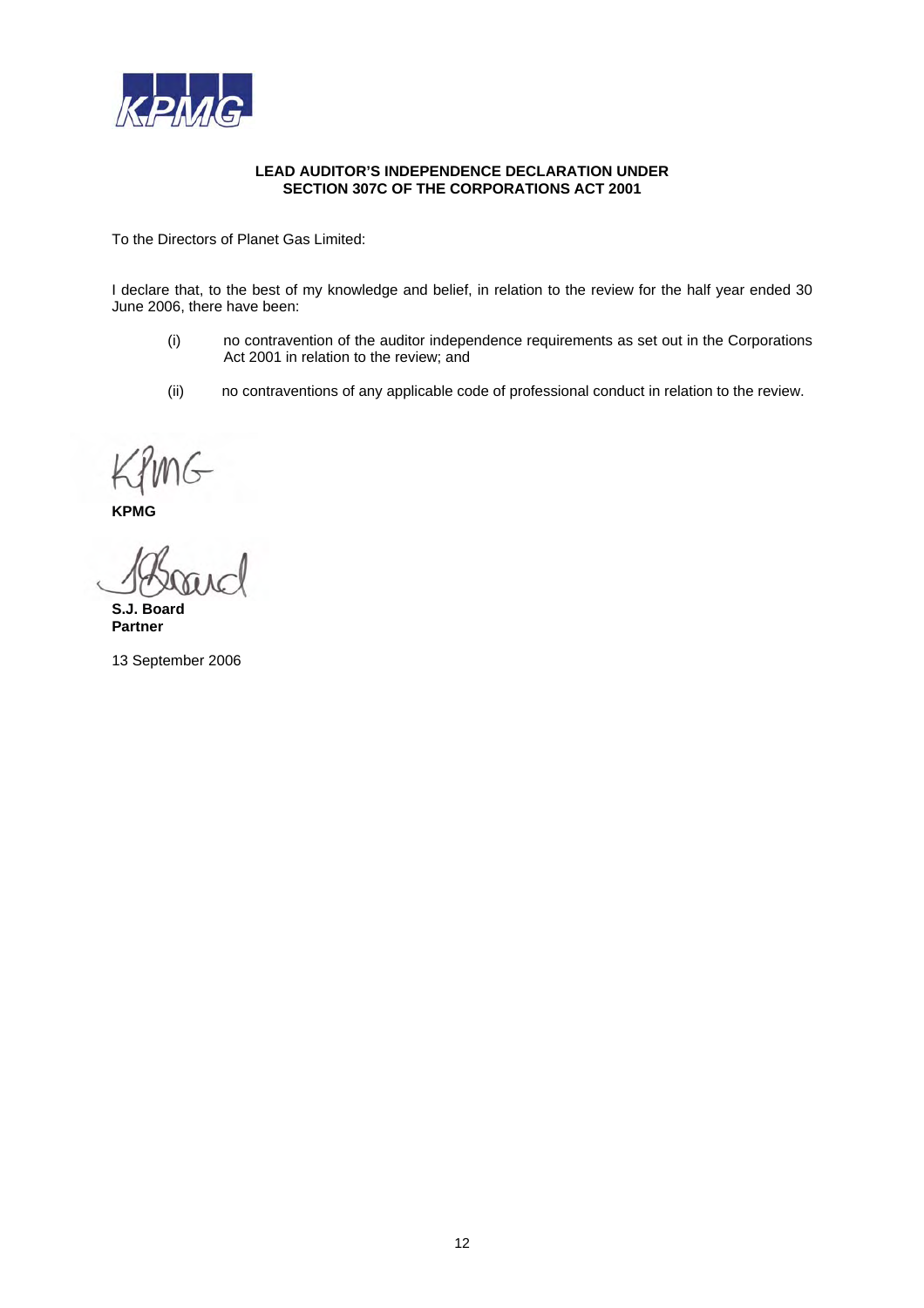### **CONDENSED CONSOLIDATED INTERIM INCOME STATEMENT FOR THE HALF YEAR ENDED 30 JUNE 2006**

|                                                                                                                                                                                               |              | <b>Consolidated</b>                                                                                |                                                                                                  |
|-----------------------------------------------------------------------------------------------------------------------------------------------------------------------------------------------|--------------|----------------------------------------------------------------------------------------------------|--------------------------------------------------------------------------------------------------|
|                                                                                                                                                                                               | <b>Notes</b> | <b>Six Months</b><br><b>Ended</b><br>30 June 2006<br>\$                                            | <b>Six Months</b><br><b>Ended</b><br>30 June 2005<br>\$                                          |
| Revenue from sale of coal bed methane<br>Production and transport costs<br>Administration and consultants' expenses<br>Audit fees<br>Depreciation<br>Amortisation<br>Travel<br>Other expenses |              | 270,680<br>(363, 783)<br>(316, 138)<br>(34, 548)<br>(4, 877)<br>(91, 239)<br>(89, 405)<br>(31,792) | 294,965<br>(372, 464)<br>(207, 366)<br>(27,000)<br>(2,802)<br>(41, 321)<br>(71, 244)<br>(49,483) |
| <b>Results from operating activities</b>                                                                                                                                                      |              | (661, 102)                                                                                         | (476, 715)                                                                                       |
| Financial income                                                                                                                                                                              |              | 52,217                                                                                             | 163,849                                                                                          |
| Net financing income                                                                                                                                                                          |              | 52,217                                                                                             | 163,849                                                                                          |
| Loss before income tax                                                                                                                                                                        |              | (608, 885)                                                                                         | (312, 866)                                                                                       |
| Income tax expense relating to ordinary activities                                                                                                                                            |              |                                                                                                    |                                                                                                  |
| Loss for the period                                                                                                                                                                           |              | (608, 885)                                                                                         | (312, 866)                                                                                       |
| Basic loss per share                                                                                                                                                                          | 5            | $(0.35)$ cents                                                                                     | $(0.18)$ cents                                                                                   |
| Diluted loss per share                                                                                                                                                                        | 5            | $(0.35)$ cents                                                                                     | $(0.18)$ cents                                                                                   |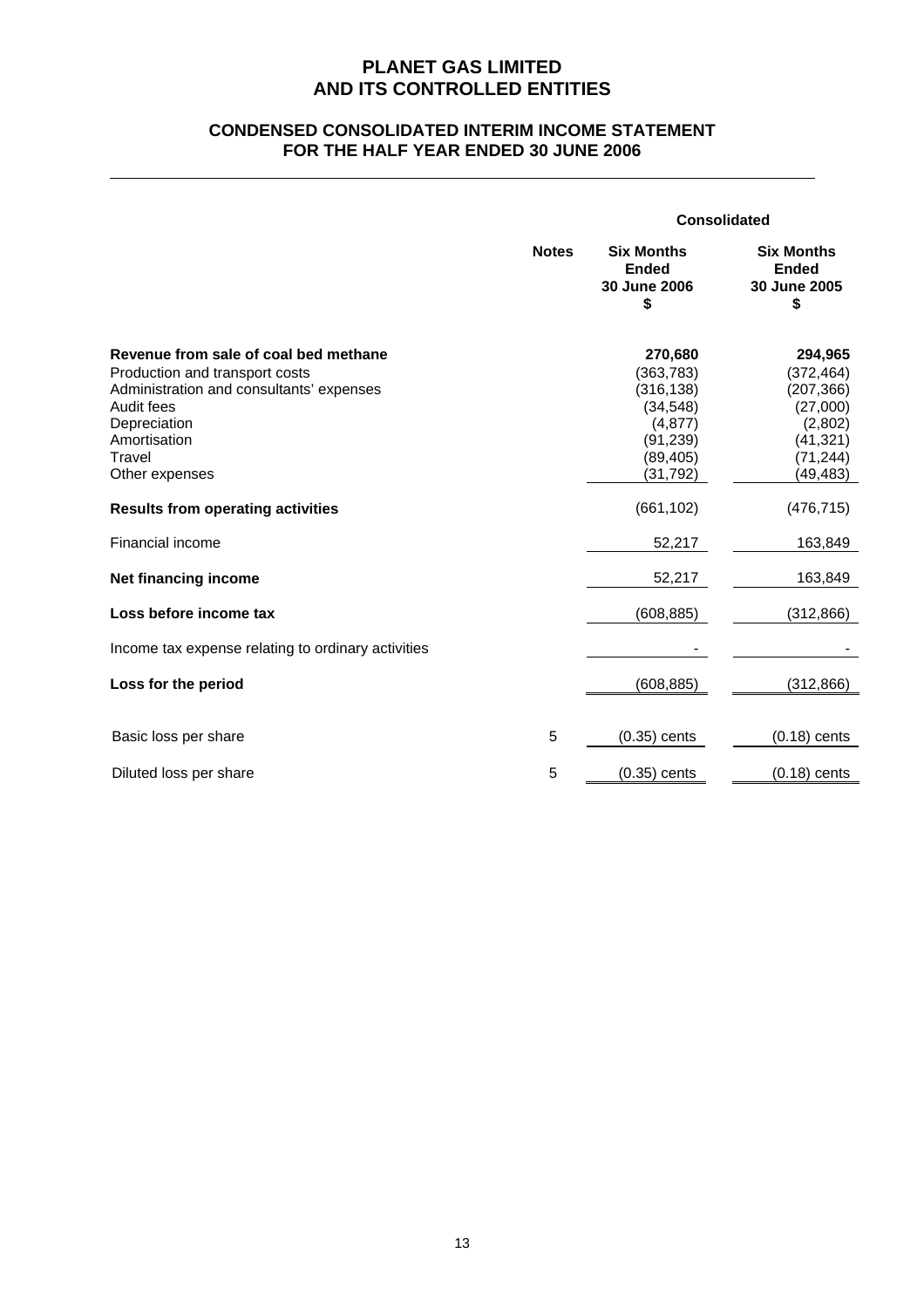### **CONDENSED CONSOLIDATED INTERIM STATEMENT OF RECOGNISED INCOME AND EXPENSES FOR THE HALF YEAR ENDED 30 JUNE 2006**

|                                                    |                                                         | <b>Consolidated</b>                                     |  |
|----------------------------------------------------|---------------------------------------------------------|---------------------------------------------------------|--|
|                                                    | <b>Six Months</b><br><b>Ended</b><br>30 June 2006<br>\$ | <b>Six Months</b><br><b>Ended</b><br>30 June 2005<br>\$ |  |
| Foreign exchange translation differences           | 39,775                                                  | 211,898                                                 |  |
| Net income recognised directly in equity           | 39,775                                                  | 211,898                                                 |  |
| Loss for the period                                | (608, 885)                                              | (312, 866)                                              |  |
| Total recognised income and expense for the period | (569,110)                                               | (100, 968)                                              |  |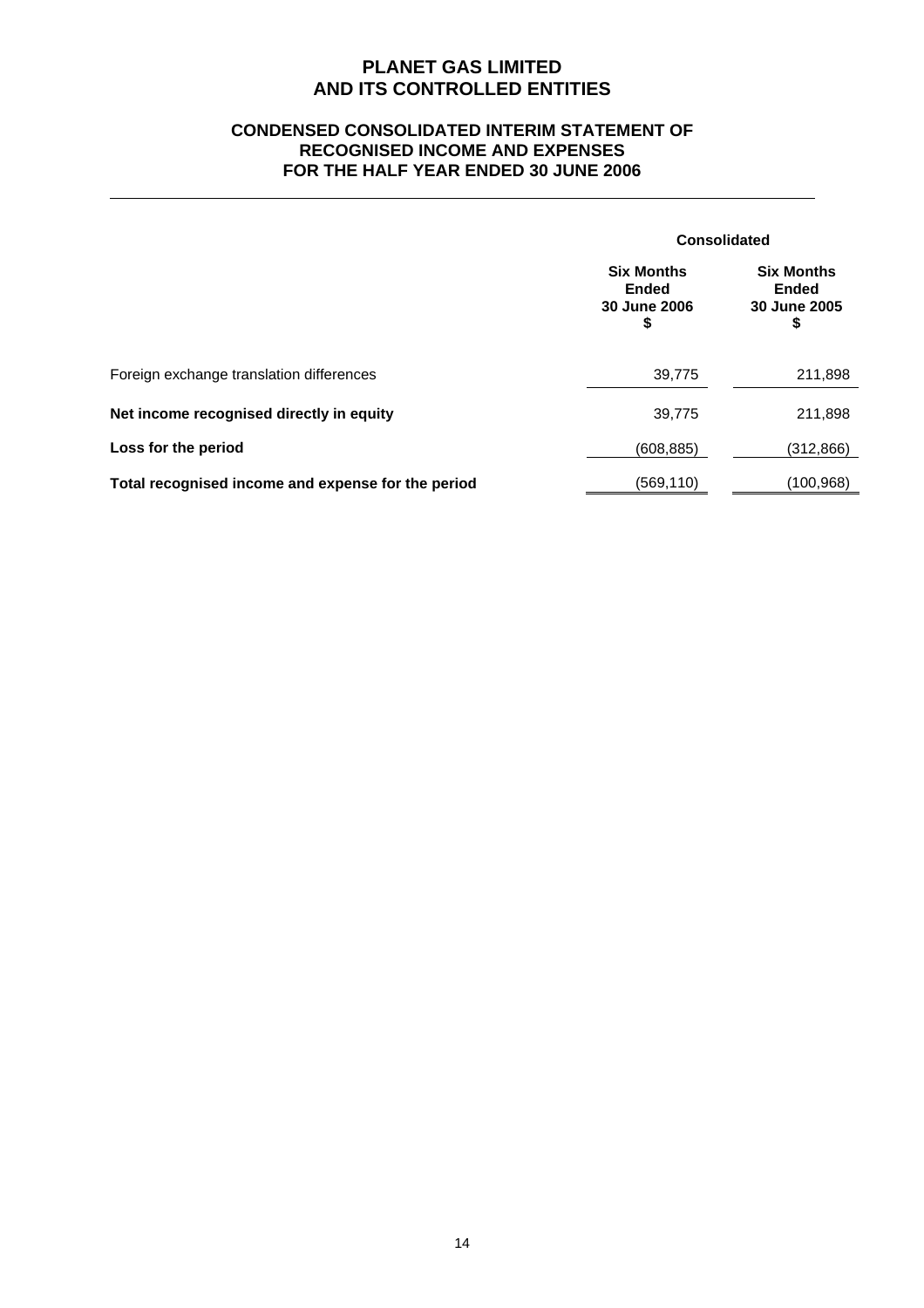### **CONDENSED CONSOLIDATED INTERIM BALANCE SHEET AS AT 30 JUNE 2006**

|                                                                                                                           |                     | <b>Consolidated</b>                       |                                         |  |
|---------------------------------------------------------------------------------------------------------------------------|---------------------|-------------------------------------------|-----------------------------------------|--|
|                                                                                                                           | <b>Notes</b>        | 30 June<br>2006<br>\$                     | 31 December<br>2005<br>\$               |  |
| <b>Current assets</b><br>Cash and cash equivalents<br>Trade and other receivables<br>Other                                |                     | 2,110,878<br>140,754<br>42,479            | 1,530,861<br>334,095                    |  |
| <b>Total current assets</b>                                                                                               |                     | 2,294,111                                 | 1,864,956                               |  |
| <b>Non-current assets</b><br>Property, plant and equipment<br>Exploration and evaluation expenditure<br>Security deposits |                     | 9,081,209<br>10,711,057<br>269,061        | 7,139,730<br>9,791,857<br>132,726       |  |
| <b>Total non-current assets</b>                                                                                           |                     | 20,061,327                                | 17,064,313                              |  |
| <b>Total assets</b>                                                                                                       |                     | 22,355,438                                | 18,929,269                              |  |
| <b>Current liabilities</b><br>Trade and other payables<br><b>Total current liabilities</b>                                |                     | 489,177<br>489,177                        | 553,181<br>553,181                      |  |
| <b>Non-current liabilities</b><br>Other                                                                                   |                     | 1,548,933                                 | 1,476,850                               |  |
| <b>Total non-current liabilities</b>                                                                                      |                     | 1,548,933                                 | 1,476,850                               |  |
| <b>Total liabilities</b>                                                                                                  |                     | 2,038,110                                 | 2,030,031                               |  |
| <b>Net assets</b>                                                                                                         |                     | 20,317,328                                | 16,899,238                              |  |
| <b>Equity</b><br><b>Issued capital</b><br><b>Retained losses</b><br>Foreign currency translation reserve                  | 6<br>$\overline{7}$ | 22,752,214<br>(2, 108, 109)<br>(326, 777) | 18,765,014<br>(1,499,224)<br>(366, 552) |  |
| <b>Total equity</b>                                                                                                       |                     | 20,317,328                                | 16,899,238                              |  |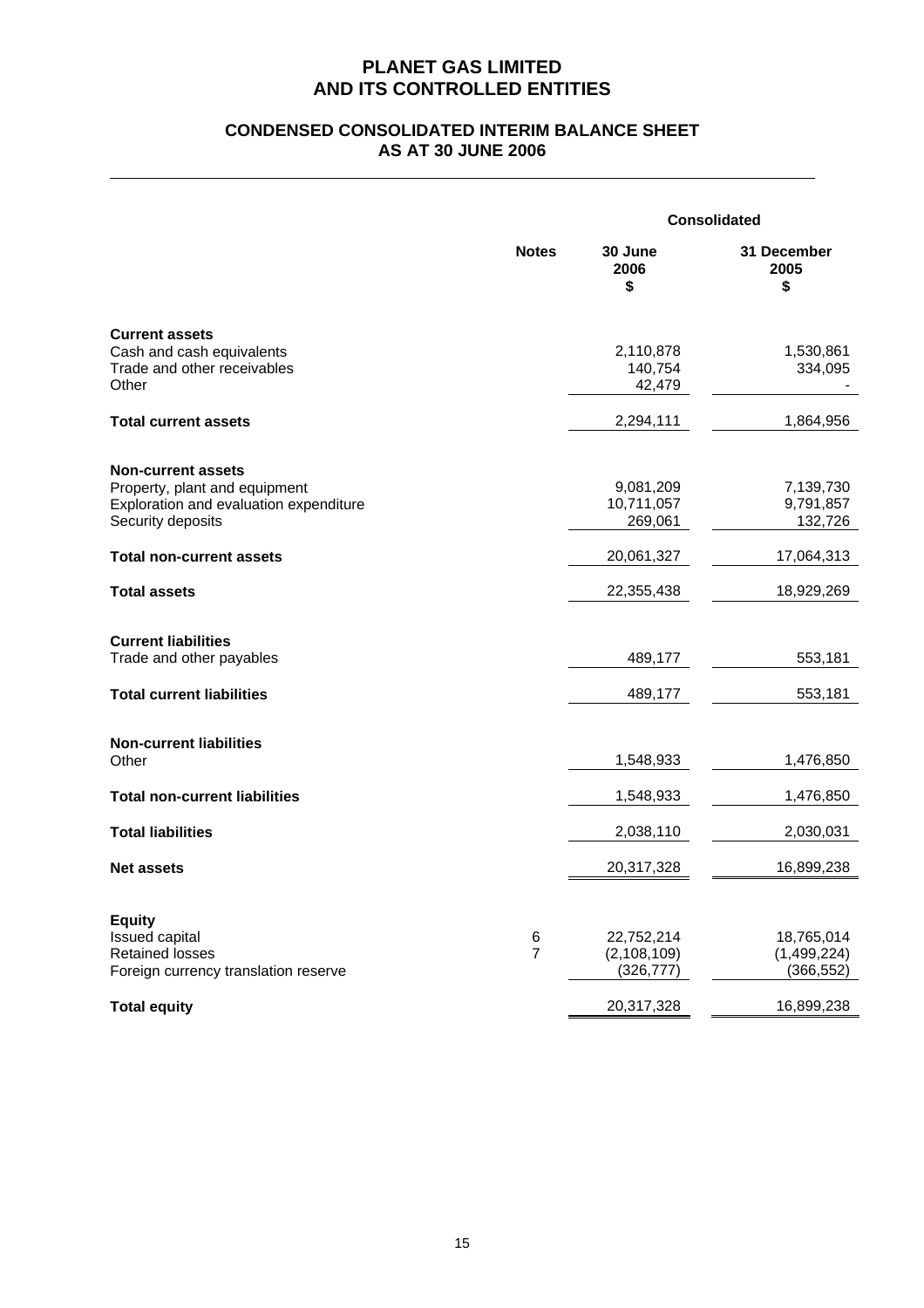### **CONDENSED CONSOLIDATED INTERIM STATEMENT OF CASH FLOWS FOR THE HALF YEAR ENDED 30 JUNE 2006**

|                                                                                                                                                                                                                                   | <b>Consolidated</b>                                             |                                                                |
|-----------------------------------------------------------------------------------------------------------------------------------------------------------------------------------------------------------------------------------|-----------------------------------------------------------------|----------------------------------------------------------------|
|                                                                                                                                                                                                                                   | <b>Six Months</b><br><b>Ended</b><br><b>30 June 2006</b><br>\$  | <b>Six Months</b><br><b>Ended</b><br><b>30 June 2005</b><br>\$ |
| Cash flows from operating activities                                                                                                                                                                                              |                                                                 |                                                                |
| Cash receipts from customers<br>Cash paid to suppliers<br>Payments for production                                                                                                                                                 | 450,920<br>(473.853)<br>(516, 421)                              | 264,023<br>(516, 163)<br>(260, 945)                            |
| Cash generated from operations                                                                                                                                                                                                    | (539, 354)                                                      | (513,085)                                                      |
| Interest received                                                                                                                                                                                                                 | 45,498                                                          | 167,138                                                        |
| Net cash from operating activities                                                                                                                                                                                                | (493, 856)                                                      | (345, 947)                                                     |
| Cash flows from investing activities                                                                                                                                                                                              |                                                                 |                                                                |
| Payments for exploration and evaluation expenditure<br>Payments for acquisitions of exploration areas<br>Payments for development expenditure<br>Payments for capitalised costs of production<br>Payments for plant and equipment | (525, 896)<br>(361, 815)<br>(1,972,421)<br>(55, 351)<br>(1,505) | (2, 162, 814)<br>(469, 602)<br>(217, 531)<br>(17, 297)         |
| Net cash from investing activities                                                                                                                                                                                                | (2,916,988)                                                     | (2,867,244)                                                    |
| <b>Cash flows from financing activities</b>                                                                                                                                                                                       |                                                                 |                                                                |
| Proceeds from issue of shares<br>Costs of share issue                                                                                                                                                                             | 4,000,000<br>(12,800)                                           |                                                                |
| Net cash from financing activities                                                                                                                                                                                                | 3,987,200                                                       |                                                                |
| Net increase/(decrease) in cash and cash equivalents                                                                                                                                                                              | 576,356                                                         | (3,213,191)                                                    |
| Cash and cash equivalents at the beginning of the financial period                                                                                                                                                                | 1,530,861                                                       | 8,128,692                                                      |
| Effect of exchange rate fluctuations on cash held                                                                                                                                                                                 | 3,661                                                           | 2,696                                                          |
| Cash and cash equivalents at the end of the financial period                                                                                                                                                                      | 2,110,878                                                       | 4,918,197                                                      |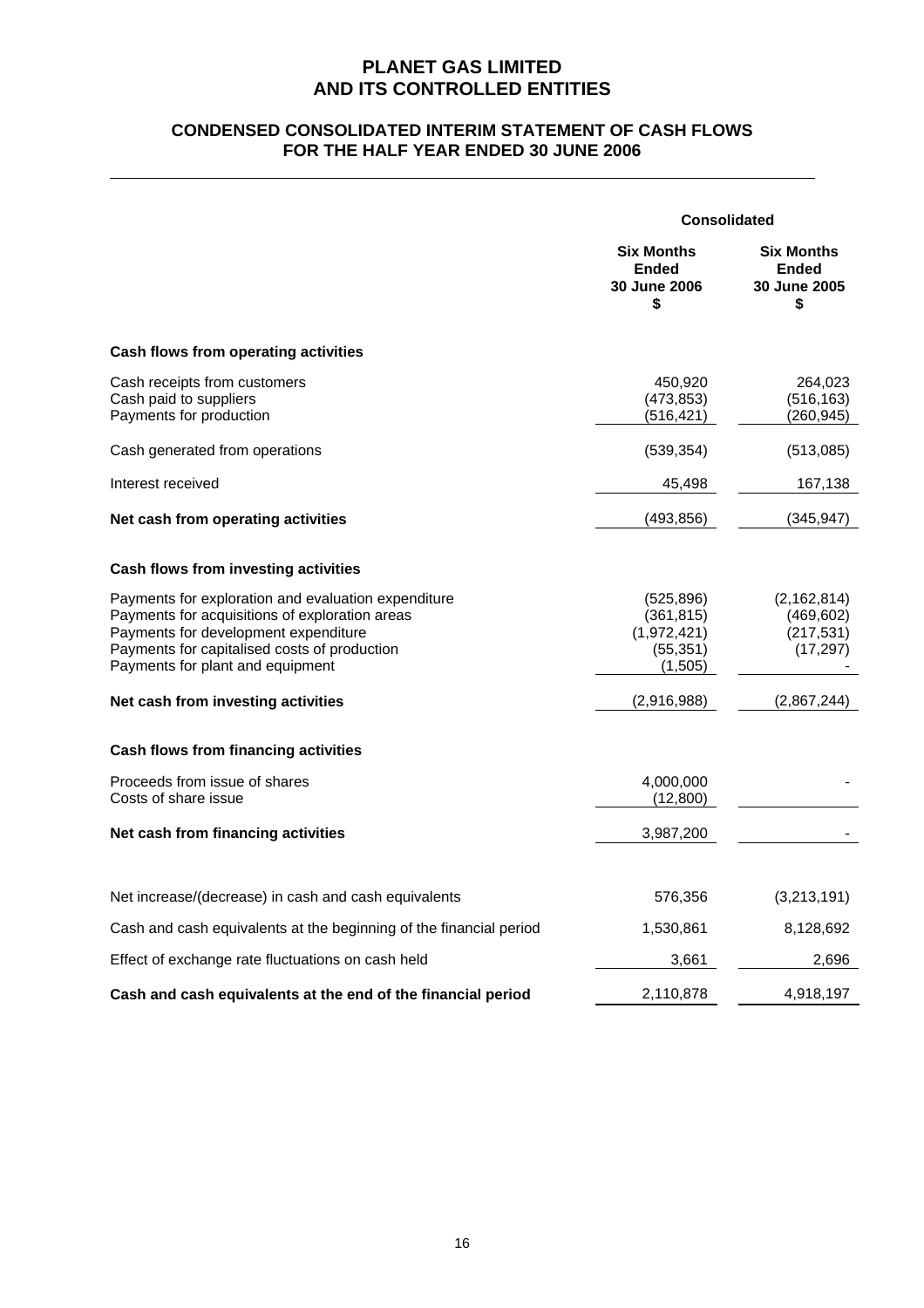### **NOTES TO THE CONDENSED CONSOLIDATED INTERIM FINANCIAL STATEMENTS FOR THE HALF YEAR ENDED 30 JUNE 2006**

### **NOTE 1 - REPORTING ENTITY**

Planet Gas Limited (the 'Company') is a company domiciled in Australia. The condensed consolidated interim financial report of the Company for the half year ended 30 June 2006 comprise the Company and its subsidiaries (together referred to as the 'consolidated entity') and the consolidated entities interest in associates and jointly controlled entities.

The consolidated annual financial report of the consolidated entity as at and for the year ended 31 December 2005 is available upon request from the Company's registered office at Level 8, 261 George Street, Sydney, NSW, 2000 or at www.planetgas.com.

#### **NOTE 2 - STATEMENT OF COMPLIANCE**

The condensed consolidated interim financial report is a general purpose financial report which has been prepared in accordance with Australian equivalents to International Financial Reporting Standards ('AIFRSs'), other authoritative pronouncements of the Australian Accounting Standards Board and the Corporations Act 2001.

The condensed consolidated interim financial report is presented in Australian dollars. The condensed consolidated interim financial report does not include all of the information required for a full annual financial report, and should be read in conjunction with the consolidated annual financial report of the consolidated entity as at and for the year ended 31 December 2005.

This condensed consolidated interim financial report was approved by the Board of Directors on 13 September 2006.

#### **Going concern**

The financial report has been prepared on a going concern basis which contemplates the realisation of assets and liabilities in the normal course of business.

As the consolidated entity is in the exploration, evaluation and development phase of operations, trading losses have been incurred in the current half year and in prior periods. As at 30 June 2006, cash funds were \$2,110,878 as a result of the consolidated entity expending funds on operating losses and expenditure on exploration, evaluation and development. The ongoing operation of the consolidated entity is dependent upon:

- the consolidated entity achieving positive cash flows from trading operations in the longer term; and
- the consolidated entity raising additional funding from shareholders and/or external parties in the short term to meet ongoing cash expenditure commitments.

The directors consider that the consolidated entity will be able to achieve positive cashflow and raise additional funding and accordingly it is appropriate to prepare the financial report on the going concern basis.

In the event that the consolidated entity does not obtain the additional funding, it will be unable to continue its operations as a going concern and therefore the consolidated entity may not be able to realise its assets and extinguish its liabilities in the normal course of operations and at the amounts stated in the financial statements.

### **NOTE 3 - SIGNIFICANT ACCOUNTING POLICIES**

The accounting policies applied by the consolidated entity in this condensed consolidated financial report are the same as those applied by the consolidated entity in its consolidated financial report as at and for the year ended 31 December 2005.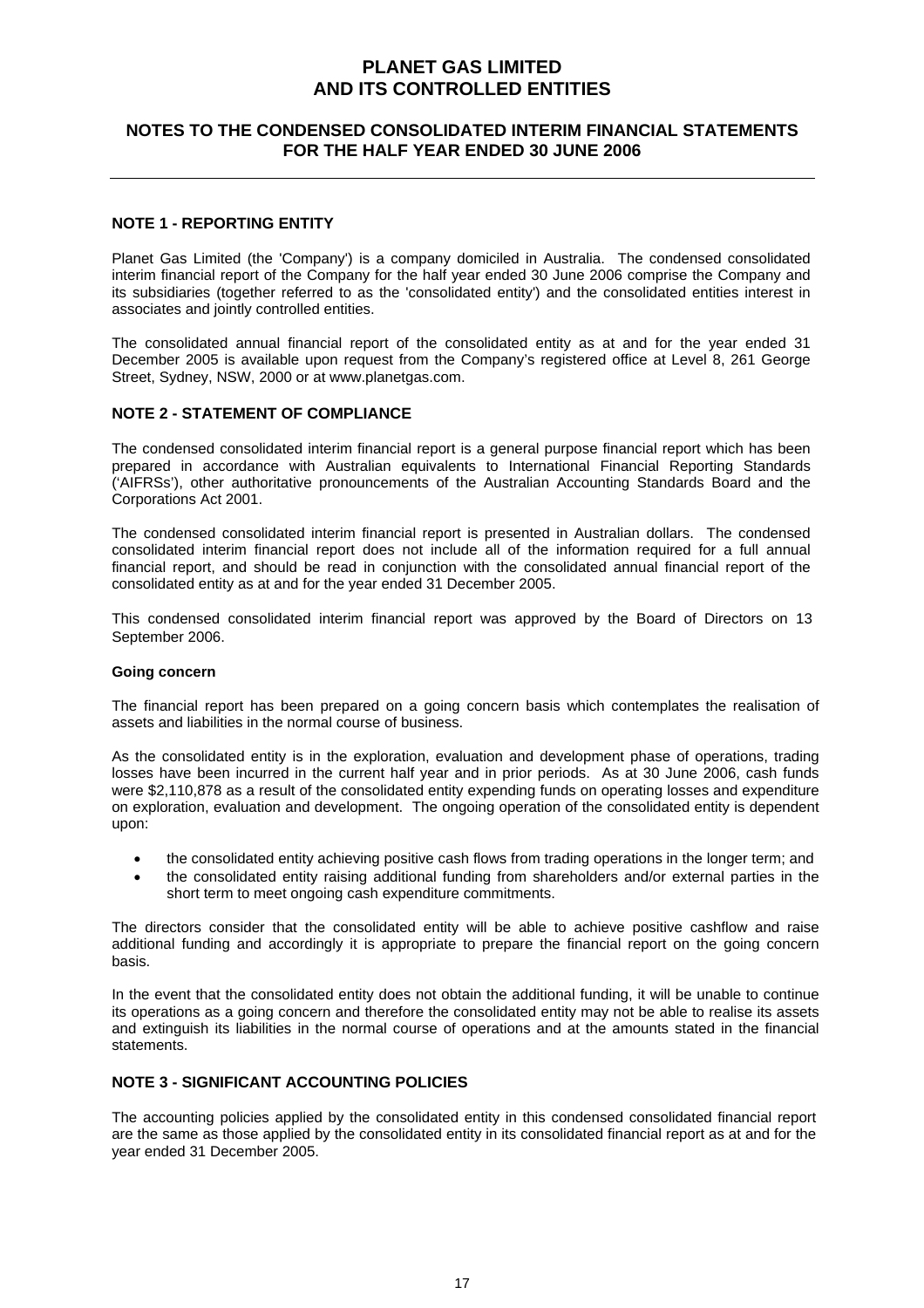### **NOTES TO THE CONDENSED CONSOLIDATED INTERIM FINANCIAL STATEMENTS FOR THE HALF YEAR ENDED 30 JUNE 2006**

#### **NOTE 4 - ESTIMATES**

The preparation of the interim financial report requires management to make judgements, estimates and assumptions that affect the application of accounting policies and the reported amounts of assets and liabilities, income and expense. Actual results may differ from these estimates.

In preparing this condensed consolidated interim financial report, the significant judgements made by management in applying the consolidated entity's accounting policies and the key sources of estimation uncertainty were the same as those that applied to the consolidated financial report as at and for the year ended 31 December 2005.

| <b>Consolidated</b>   |                       |
|-----------------------|-----------------------|
| 30 June<br>2006<br>\$ | 30 June<br>2005<br>\$ |
|                       |                       |
|                       |                       |
| 608,885               | 312,866               |
| 174,808,292           | 168,800,005           |
|                       |                       |
|                       |                       |
| 22,752,214            | 18,765,014            |
|                       |                       |

Fully paid ordinary shares carry one vote per share and carry the right to dividends.

The Company issued 12,500,000 ordinary shares for cash totalling \$4,000,000 during the year. There were no amounts unpaid on the shares issued. Transaction costs of \$12,800 were recognised as a reduction of the proceeds of issue of these shares.

|                                                       | <b>Consolidated</b>                                     |                                                         |
|-------------------------------------------------------|---------------------------------------------------------|---------------------------------------------------------|
|                                                       | <b>Six Months</b><br><b>Ended</b><br>30 June 2006<br>\$ | <b>Six Months</b><br><b>Ended</b><br>30 June 2005<br>\$ |
| <b>NOTE 7 - RETAINED LOSSES</b>                       |                                                         |                                                         |
| Retained losses at the beginning of the half year     | (1,499,224)                                             | (648, 567)                                              |
| Net loss attributable to members of the parent entity | (608, 885)                                              | (312, 866)                                              |
| Retained losses at the end of the half year           | (2, 108, 109)                                           | (961,433)                                               |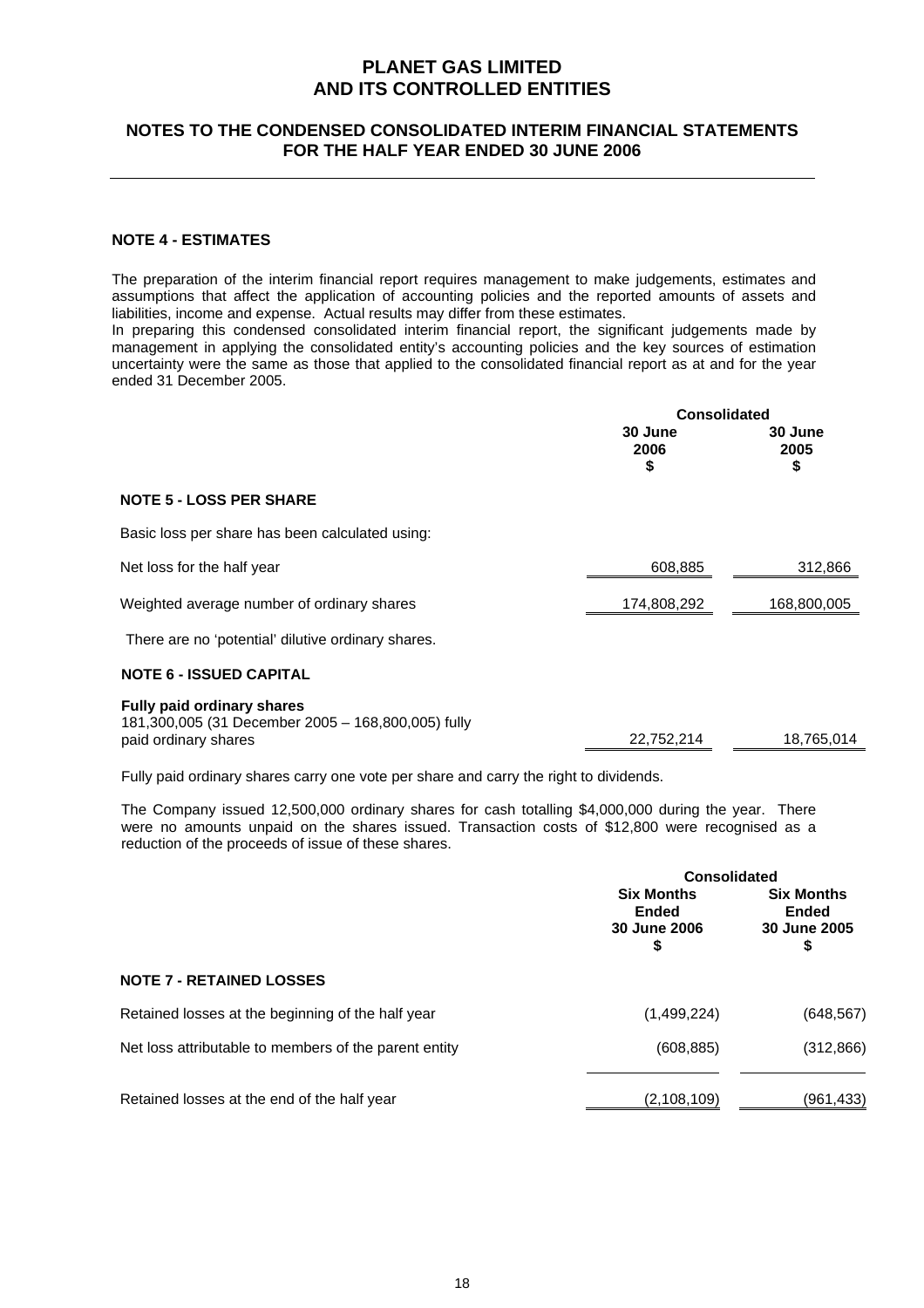### **NOTES TO THE CONDENSED CONSOLIDATED INTERIM FINANCIAL STATEMENTS FOR THE HALF YEAR ENDED 30 JUNE 2006**

#### **NOTE 8 - COMMITMENTS AND CONTINGENCIES**

#### **Lynch Mining Pty Limited**

In December 2003 the consolidated entity entered into a Heads of Agreement with Lynch Mining Pty Ltd ('Lynch Mining'). The consolidated entity assumed all of the administrative obligations and expenses under the applications for Exploration Licences 4368 and 4369 in the Otway Basin. This included the negotiation with the Native Title claimants. This negotiation is continuing.

Upon granting of the Exploration Licences, the consolidated entity will reimburse Lynch Mining \$100,000 in exchange for a transfer of the Exploration Licences.

#### **NOTE 9 - FINANCIAL REPORTING BY SEGMENTS**

The consolidated entity operates wholly within the mining industry in Australia and the United States.

| <b>Geographical Segments</b>               | <b>Australia</b> | <b>United States</b> | <b>Consolidated</b><br><b>Total</b> |
|--------------------------------------------|------------------|----------------------|-------------------------------------|
|                                            | \$               | \$                   | \$                                  |
| 30 June 2006                               |                  |                      |                                     |
| <b>Revenue</b>                             |                  |                      |                                     |
| External segment revenue                   |                  | 270,680              | 270,680                             |
| Unallocated revenue                        |                  |                      | 52,217                              |
| <b>Total revenue</b>                       |                  |                      | 322,897                             |
| <b>Result</b>                              |                  |                      |                                     |
| Segment result                             |                  | (132, 835)           | (132, 835)                          |
| Tax expense                                |                  |                      |                                     |
| Unallocated corporate expenses             |                  |                      | (476, 050)                          |
| <b>Net loss</b>                            |                  |                      | (608, 855)                          |
| 30 June 2005                               |                  |                      |                                     |
| <b>Revenue</b>                             |                  |                      |                                     |
| External segment revenue                   |                  | 294,965              | 294,965                             |
| Unallocated revenue                        |                  |                      | 163,849                             |
| <b>Total revenue</b>                       |                  |                      | 458,814                             |
| <b>Result</b>                              |                  |                      |                                     |
| Segment result                             |                  | (39, 614)            | (39, 614)                           |
| Tax expense                                |                  |                      |                                     |
| Unallocated corporate revenue and expenses |                  |                      | (273, 252)                          |
| <b>Net loss</b>                            |                  |                      | (312, 866)                          |

Division of the consolidated entities results and assets into geographical segments has been ascertained by direct identification of assets and revenue cost centres. There are no intersegment revenue transactions and the major product is coal bed methane.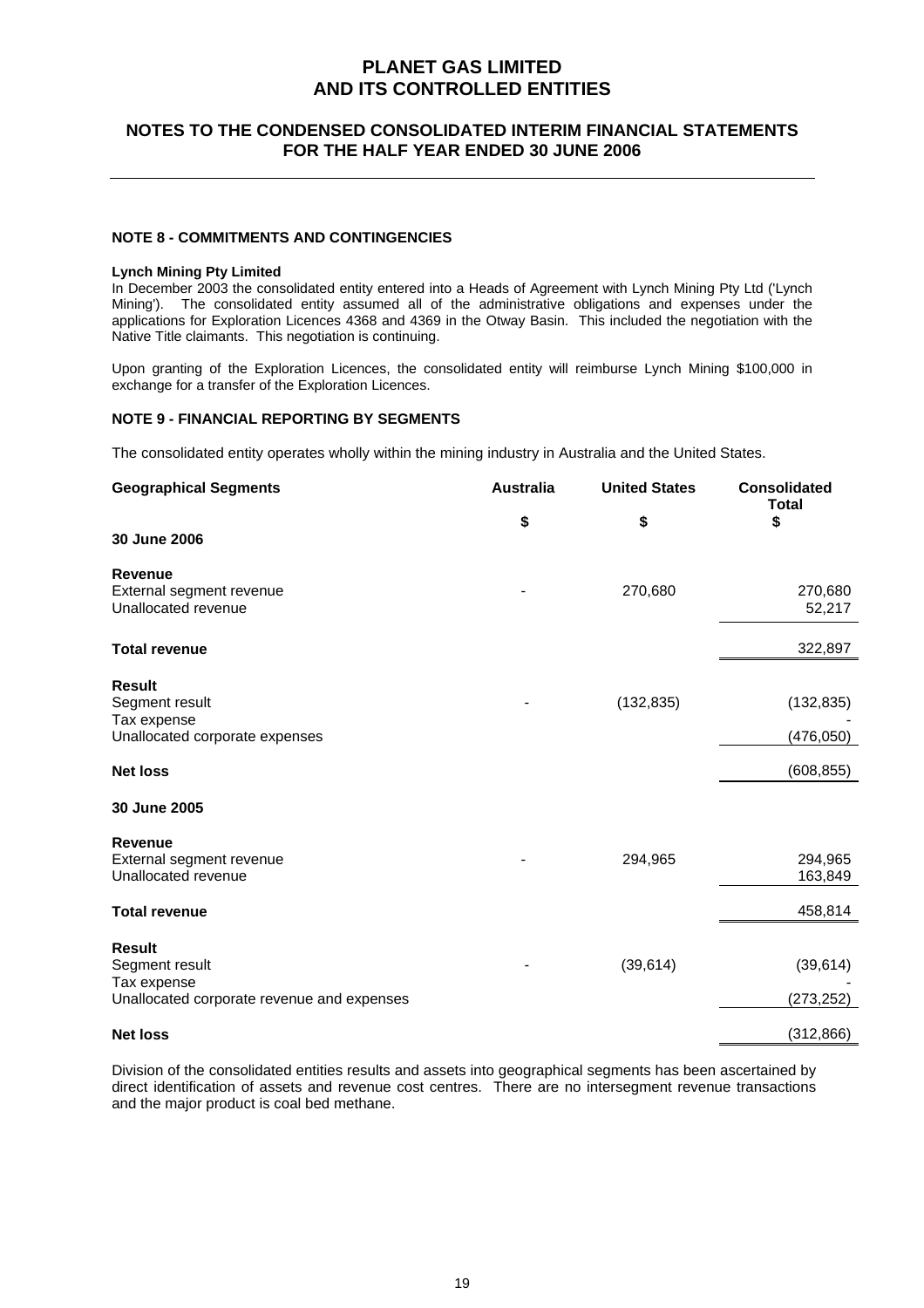### **NOTES TO THE CONDENSED CONSOLIDATED INTERIM FINANCIAL STATEMENTS FOR THE HALF YEAR ENDED 30 JUNE 2006**

### **NOTE 10 - CONTROLLED ENTITIES**

*Parent Entity*  Planet Gas Limited, a listed public company, incorporated in Australia.

*Wholly-Owned Controlled Entities*  Davidson Prospecting Pty Limited, incorporated in Australia. Greenpower Energy Pty Limited, incorporated in Australia. Sawells Pty Limited, incorporated in Australia. Pauper's Dream Company, incorporated in the United States of America. Planet Gas Properties LLC, incorporated in the United States of America. Planet Gas Resources LLC, incorporated in the United States of America.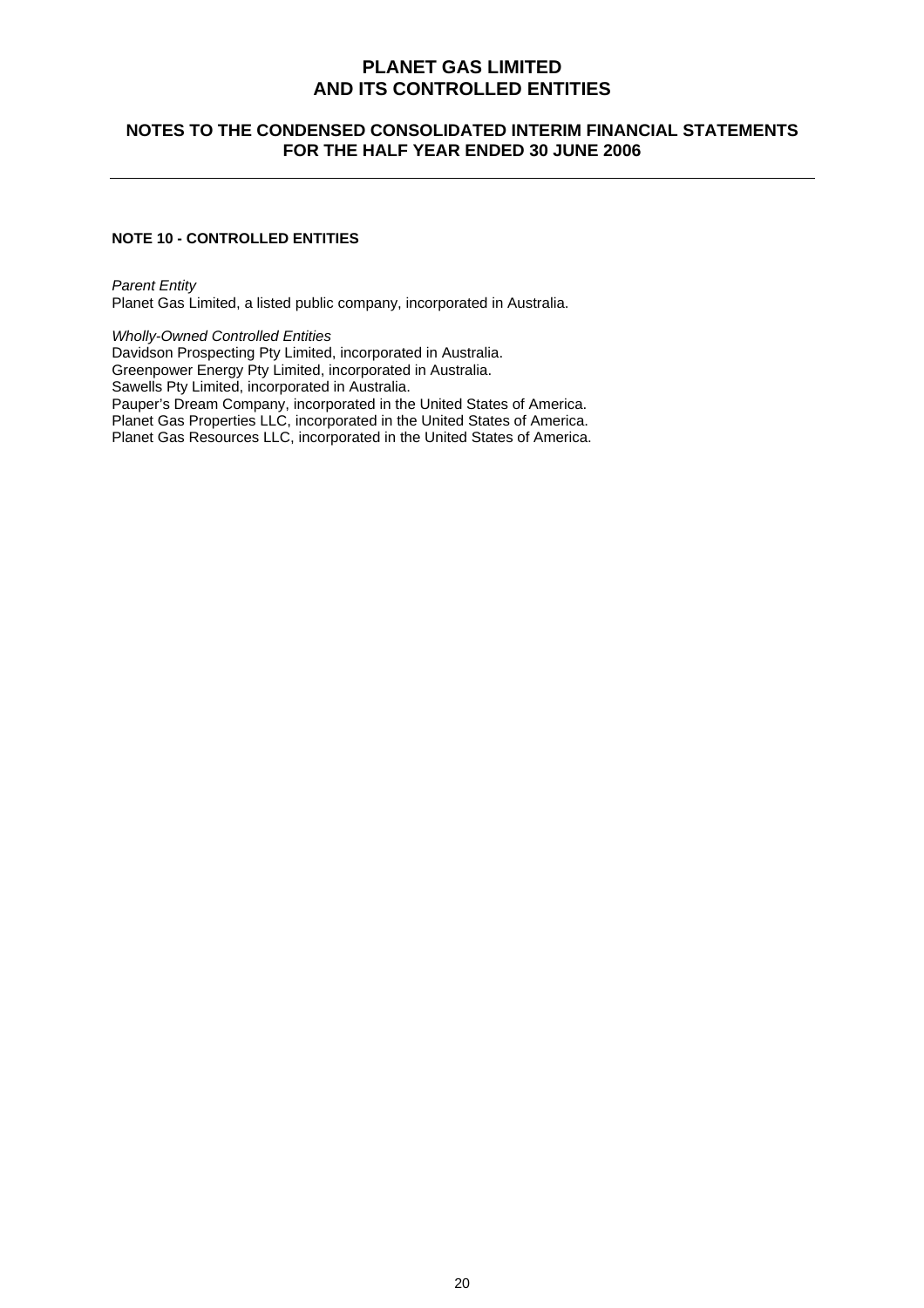**DIRECTORS' DECLARATION** 

In the opinion of the directors of Planet Gas Limited:

- (a) the financial statements and notes set out on pages 13 to 20, are in accordance with the Corporations Act 2001, including:
	- (i) giving a true and fair view of the financial position of the consolidated entity as at 30 June 2006 and of its performance, as represented by the results of its operations and its cash flows, for the half year ended 30 June 2006; and
	- (ii) complying with Australian Accounting Standards AASB 134 "Interim Financial Reporting" and the Corporations Regulations 2001; and
- (b) there are reasonable grounds to believe that the Company will be able to pay its debts as and when they become due and payable.

Signed at Sydney this 13th day of September 2006 in accordance with a resolution of the Board of Directors:

**Norman A. Seckold Community Community Community Peter J. Nightingale**<br> **Director Director Director**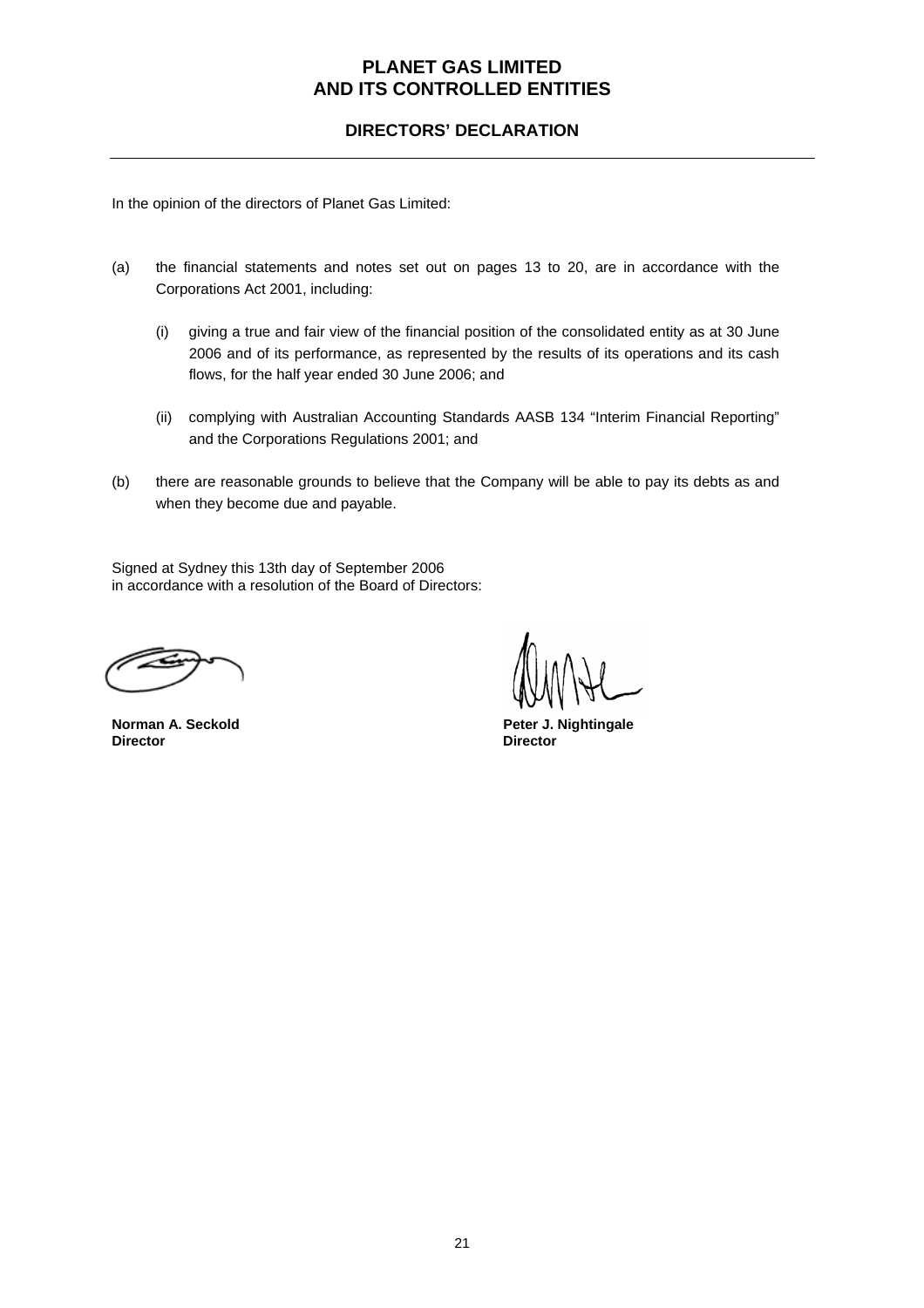

#### **Scope**

#### *The financial report and directors' responsibility*

The financial report comprises the condensed consolidated interim statement of income, statement of recognised income and expense, balance sheet, statement of cash flows, accompanying notes 1 to 10 to the financial statements, and the directors' declaration set out on pages 13 to 21 for the Planet Gas Limited consolidated entity ('the Consolidated Entity'), for the half year ended 30 June 2006. The Consolidated Entity comprises Planet Gas Limited ('the Company') and the entities it controlled during that half year.

The directors of the Company are responsible for the preparation and true and fair presentation of the financial report in accordance with the Corporations Act 2001. This includes responsibility for the maintenance of adequate accounting records and internal controls that are designed to prevent and detect fraud and error, and for the accounting policies and accounting estimates inherent in the financial report.

#### *Review approach*

We conducted an independent review in order for the Company to lodge the financial report with the Australian Securities and Investments Commission. Our review was conducted in accordance with Australian Auditing Standards applicable to review engagements. We performed procedures in order to state whether on the basis of the procedures described anything has come to our attention that would indicate the financial report does not present fairly, in accordance with the Corporations Act 2001, Australian Accounting Standard AASB 134 "Interim Financial Reporting" and other mandatory financial reporting requirements in Australia, a view which is consistent with our understanding of the Consolidated Entity's financial position, and of its performance as represented by the results of its operations and cash flows.

We formed our statement on the basis of the review procedures performed, which were limited primarily to:

- enquiries of Company personnel; and
- analytical procedures applied to the financial data.

While we considered the effectiveness of management's internal controls over financial reporting when determining the nature and extent of our procedures, our review was not designed to provide assurance on internal controls.

The procedures do not provide all the evidence that would be required in an audit, thus the level of assurance is less than given in an audit. We have not performed an audit and, accordingly, we do not express an audit opinion.

A review cannot guarantee that all material misstatements have been detected.

#### **Statement**

Based on our review, which is not an audit, we have not become aware of any matter that makes us believe the half year financial report of Planet Gas Limited is not in accordance with:

- a) the Corporations Act 2001, including:
	- i. giving a true and fair view of the Consolidated Entity's financial position as at 30 June 2006 and of its performance for the half year ended on that date; and
	- ii. complying with Australian Accounting Standard AASB 134 "Interim Financial Reporting" and the Corporations Regulations 2001; and
- b) other mandatory financial reporting requirements in Australia.

#### **Inherent Uncertainty Regarding Continuation as a Going Concern**

Without qualification to the statement expressed above, attention is drawn to the following matter. As a result of the matters described in note 2 on going concern, there is significant uncertainty whether the Company and consolidated entity will be able to continue as a going concern and therefore whether they will realise their assets and extinguish their liabilities in the normal course of business and at the amounts stated in the financial report.

**KPMG** 

**S.J. Board Partner** 

13 September 2006